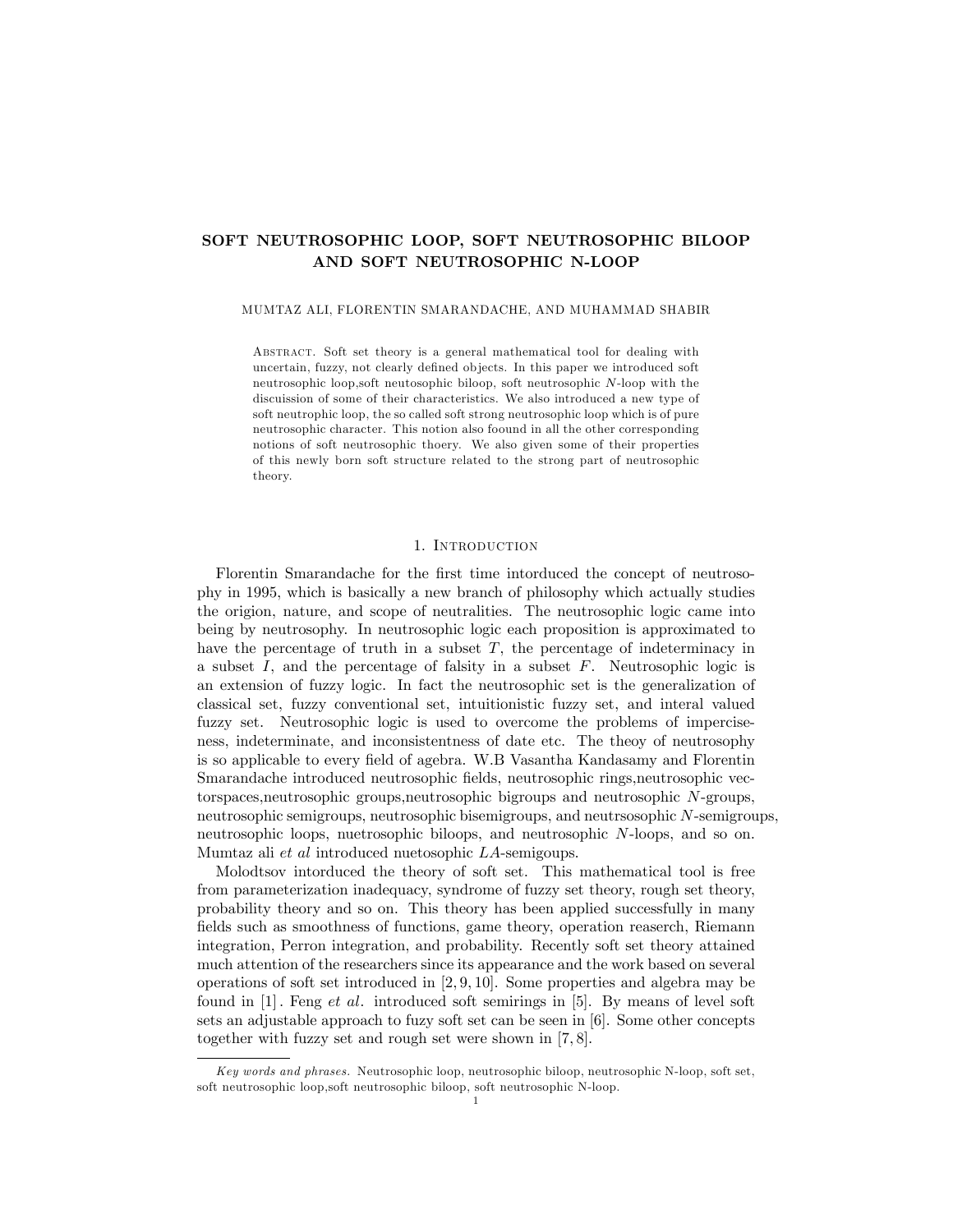This paper is about to introduced soft nuetrosophic loop, soft neutrosphic biloop, and soft neutrosophic N-loop and the related strong or pure part of neutrosophy with the notions of soft set theory. In the proceeding section, we define soft neutrosophic loop, soft neutrosophic strong loop, and some of their properties are discuissed. In the next section, soft neutrosophic biloop are presented with their strong neutrosophic part. Also in this section some of their characterization have been made. In the last section soft neutrosophic N-loop and their coresponding strong theory have been constructed with some thier properties.

#### 2. Neutrosophic Loop

**Definition 1.** A neutrosophic loop is generated by a loop L and I denoted by  $\langle L \cup I \rangle$ . A neutrosophic loop in general need not be a loop for  $I^2 = I$  and I may not have an inverse but every element in a loop has an inverse.

**Definition 2.** Let  $\langle L \cup I \rangle$  be a neutrosophic loop. A proper subset  $\langle P \cup I \rangle$  of  $\langle L \cup I \rangle$ is called the neutrosophic subloop, if  $\langle P \cup I \rangle$  is itself a neutrosophic loop under the operations of  $\langle L \cup I \rangle$ .

**Definition 3.** Let  $(\langle L \cup I \rangle, o)$  be a neutrosophic loop of finite order. A proper subset P of  $\langle L \cup I \rangle$  is said to be Lagrange neutrosophic subloop, if P is a neutrosophic subloop under the operation  $\langle o \rangle$  and  $o(P)/o\langle L \cup I \rangle$ .

If every neutrosophic subloop of  $\langle L \cup I \rangle$  is Lagrange then we call  $\langle L \cup I \rangle$  to be a Lagrange neutrosophic loop.

**Definition 4.** If  $\langle L \cup I \rangle$  has no Lagrange neutrosophic subloop then we call  $\langle L \cup I \rangle$ to be a Lagrange free neutrosophic loop.

**Definition 5.** If  $\langle L \cup I \rangle$  has at least one Lagrange neutrosophic subloop then we call  $\langle L \cup I \rangle$  a weakly Lagrange neutrosophic loop.

## 3. Neutrosophic Biloops

**Definition 6.** Let  $(\langle B \cup I \rangle, *_1, *_2)$  be a non empty neutrosophic set with two binary operations  $*_1, *_2, \langle B \cup I \rangle$  is a neutrosophic biloop if the following conditions are satisfied.

- (1)  $\langle B \cup I \rangle = P_1 \cup P_2$  where  $P_1$  and  $P_2$  are proper subsets of  $\langle B \cup I \rangle$ .
- (2)  $(P_1, *_1)$  is a neutrosophic loop.
- (3)  $(P_2, *_2)$  is a group or a loop.

**Definition 7.** Let  $(\langle B \cup I \rangle, *_1, *_2)$  be a neutrosophic biloop. A proper subset P of  $\langle B \cup I \rangle$  is said to be a neutrosophic subbiloop of  $\langle B \cup I \rangle$  if  $(P, *_1, *_2)$  is itself a neutrosophic biloop under the operations of  $\langle B \cup I \rangle$ .

**Definition 8.** Let  $(B = B1 \cup B2, *, *,*)$  be a finite neutrosophic biloop. Let  $P =$  $(P_1 \cup P_2, *_1, *_2)$  be a neutrosophic biloop. If  $o(P)/o(B)$  then we call P a Lagrange neutrosophic subbiloop of B.

If every neutrosophic subbiloop of  $B$  is Lagrange then we call  $B$  to be a Lagrange neutrosophic biloop.

**Definition 9.** If B has atleast one Lagrange neutrosophic subbiloop then we call B to be a weakly Lagrange neutrosophic biloop.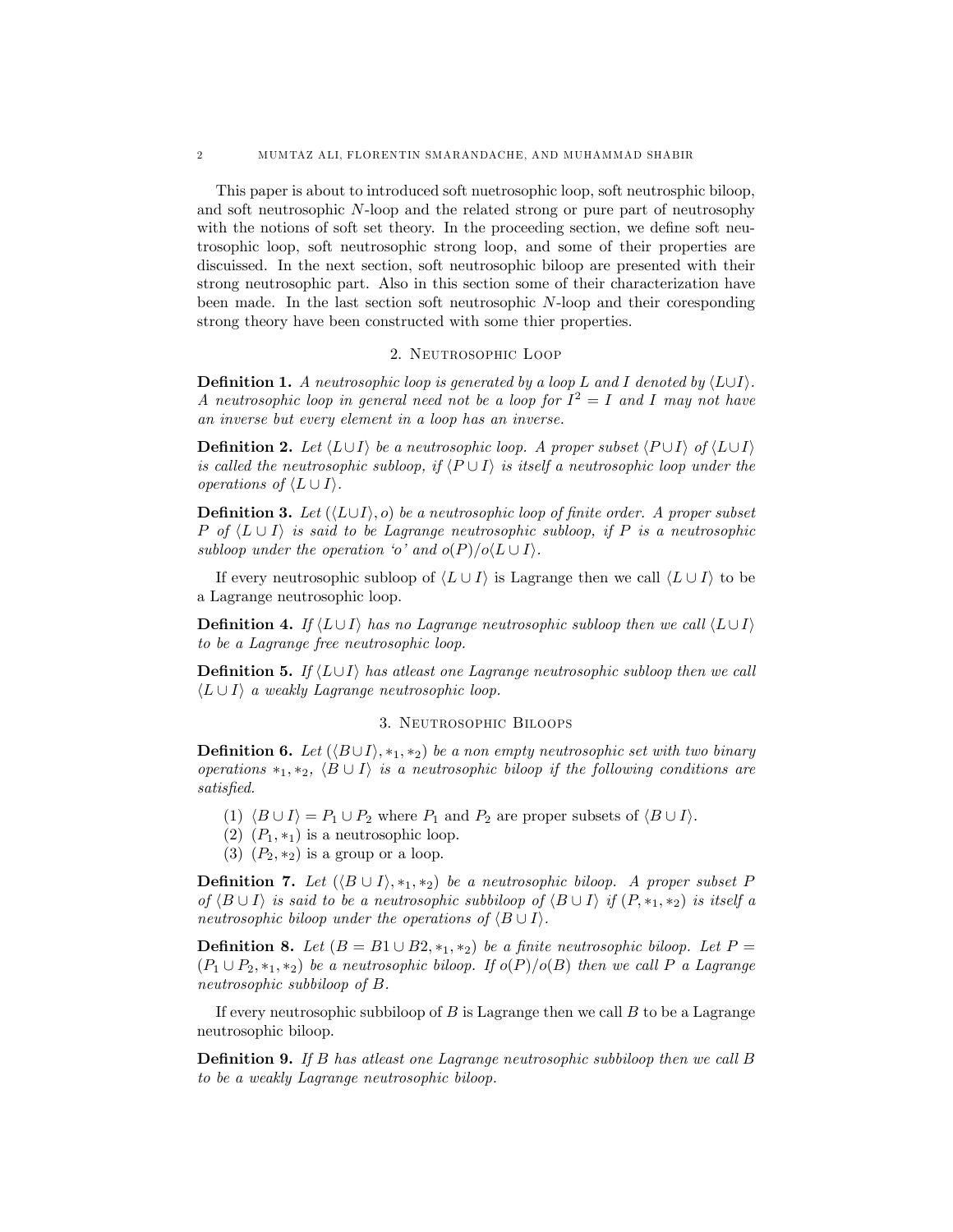**Definition 10.** If B has no Lagrange neutrosophic subbiloops then we call B to be a Lagrange free neutrosophic biloop.

#### 4. Neutrosophic N-loop

**Definition 11.** Let  $S(B) = \{S(B1) \cup ... \cup S(BN), *_1, ..., *_N\}$  be a non empty neutrosophic set with N binary operations.  $S(B)$  is a neutrosophic N-loop if  $S(B) = S(B_1) \cup \ldots \cup S(B_N)$ ,  $S(B_i)$  are proper subsets of  $S(B)$  for  $1 \le i \le N$ ) and some of  $S(B_i)$  are neutrosophic loops and some of the  $S(B_j)$  are groups.

**Definition 12.** Let  $S(B) = \{S(B_1) \cup S(B_2) \cup ... \cup S(B_N), *_1, ..., *_N\}$  be a neutrosophic N-loop. A proper subset  $(P, *_1, \ldots, *_N)$  of  $S(B)$  is said to be a neutrosophic sub N loop of  $S(B)$  if P itself is a neutrosophic N-loop under the operations of  $S(B)$ .

**Definition 13.** Let  $(L = L_1 \cup L_2 \cup ... \cup L_N, *_{1}, *_{2},..., *_{N})$  be a neutrosophic Nloop of finite order. Suppose  $P$  is a proper subset of  $L$ , which is a neutrosophic sub N-loop. If  $o(P)/o(L)$  then we call P a Lagrange neutrosophic sub N-loop.

If every neutrosophic sub N-loop is Lagrange then we call L to be a Lagrange neutrosophic N-loop.

**Definition 14.** If L has atleast one Lagrange neutrosophic sub N-loop then we call L to be a weakly Lagrange neutrosophic N-loop.

**Definition 15.** If L has no Lagrange neutrosophic sub N-loop then we call L to be a Lagrange free neutrosophic N-loop.

#### 5. SOFT SET

Throughout this subsection U refers to an initial universe,  $E$  is a set of parameters,  $P(U)$  is the power set of U, and  $A \subset E$ . Molodtsov [10] defined the soft set in the following manner:

**Definition 16.** A pair  $(F, A)$  is called a soft set over U where F is a mapping given by  $F : A \longrightarrow P(U)$ .

In other words, a soft set over  $U$  is a parameterized family of subsets of the universe U. For  $a \in A$ ,  $F(a)$  may be considered as the set of a-elements of the soft set  $(F, A)$ , or as the set of a-approximate elements of the soft set.

**Example 1.** Suppose that  $U$  is the set of shops. E is the set of parameters and each parameter is a word or senctence. Let  $E = \{high\; rent,normal\;rent, in\; good\; condition, in\; bad\; condition\}.$ Let us consider a soft set  $(F, A)$  which describes the "attractiveness of shops" that  $Mr.Z$  is taking on rent. Suppose that there are five houses in the universe  $U = \{h_1, h_2, h_3, h_4, h_5\}$  under consideration, and that  $A = \{e_1, e_2, e_3\}$  be the set of parameters where

 $a_1$  stands for the parameter 'high rent,  $a_2$  stands for the parameter 'normal rent,  $a_3$  stands for the parameter 'in good condition. Suppose that  $F(a_1) = \{h_1, h_4\},\,$  $F(a_2) = \{h_2, h_5\},\,$  $F(a_3) = \{h_3\}.$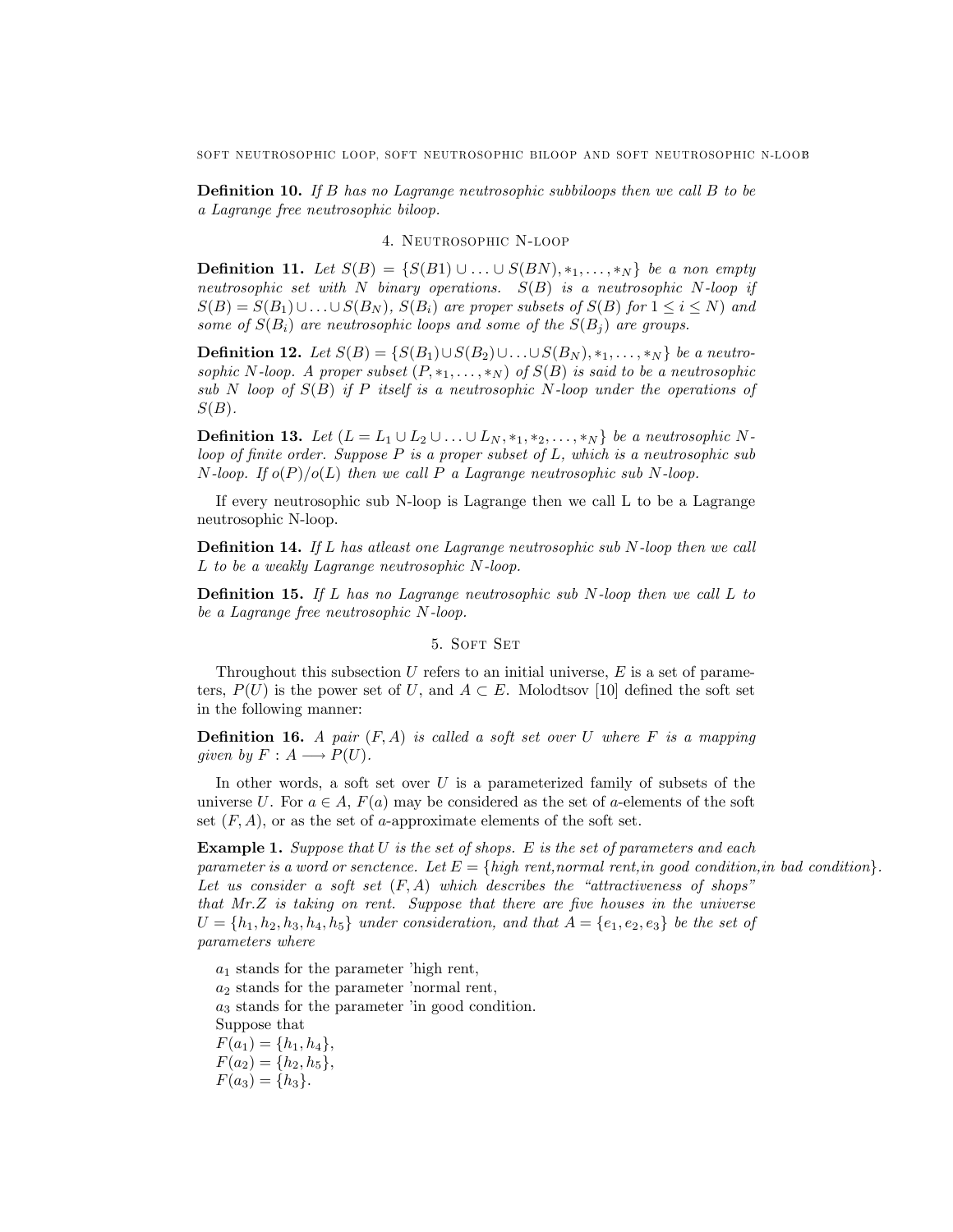The soft set  $(F, A)$  is an approximated family  $\{F(a_i), i = 1, 2, 3\}$  of subsets of the

set U which gives us a collection of approximate description of an object. Thus, we have the soft set  $(F,A)$  as a collection of approximations as below:

 $(F, A) = \{ \text{high rent} = \{h_1, h_4\}, \text{normal rent} = \{h_2, h_5\}, \text{in good condition}$  $\{h_3\}\}.$ 

**Definition 17.** For two soft sets  $(F, A)$  and  $(H, B)$  over U,  $(F, A)$  is called a soft subset of  $(H, B)$  if

(1) 
$$
A \subseteq B
$$
 and

(2)  $F(a) \subseteq G(a)$  for all  $a \in A$ .

This relationship is denoted by  $(F, A) \subset (H, B)$ . Similarly  $(F, A)$  is called a soft superset of  $(H, B)$  if  $(H, B)$  is a soft subset of  $(F, A)$  which is denoted by  $(F, A) \stackrel{\sim}{\supset} (H, B).$ 

**Definition 18.** Two soft sets  $(F, A)$  and  $(H, B)$  over U are called soft equal if  $(F, A)$  is a soft subset of  $(H, B)$  and  $(H, B)$  is a soft subset of  $(F, A)$ .

**Definition 19.**  $(F, A)$  over U is called an absolute soft set if  $F(a) = U$  for all  $a \in A$  and we denote it by  $\mathcal{F}_U$ .

**Definition 20.** Let  $(F, A)$  and  $(G, B)$  be two soft sets over a common universe U such that  $A \cap B \neq \emptyset$ . Then their restricted intersection is denoted by(F, A)  $\cap_R$  $(G, B) = (H, C)$  where  $(H, C)$  is defined as  $H(c) = F(c) \cap G(c)$  for all  $c \in C =$  $A \cap B$ .

**Definition 21.** The extended intersection of two soft sets  $(F, A)$  and  $(G, B)$  over a common universe U is the soft set  $(H, C)$ , where  $C = A \cup B$ , and for all  $c \in C$ ,  $H(c)$  is defined as

$$
H(c) = \begin{cases} F(c) & \text{if } c \in A - B \\ G(c) & \text{if } c \in B - A \\ F(c) \cap G(c) & \text{if } c \in A \cap B. \end{cases}
$$
  
We write  $(F, A) \cap_{\varepsilon} (G, B) = (H, C)$ .

**Definition 22.** The resticted union of two soft sets  $(F, A)$  and  $(G, B)$  over a common universe U is the soft set  $(H, C)$ , where  $C = A \cup B$ , and for all  $c \in C$ .  $H(e)$  is defined as the soft set  $(H, C) = (F, A) \cup_R (G, B)$  where  $C = A \cap B$  and  $H(c) = F(c) \cup G(c)$  for all  $c \in C$ .

**Definition 23.** The extended union of two soft sets  $(F, A)$  and  $(G, B)$  over a common universe U is the soft set  $(H, C)$ , where  $C = A \cup B$ , and for all  $c \in C$ .  $H(c)$  is defined as

$$
H(c) = \begin{cases} F(c) & \text{if } c \in A - B \\ G(c) & \text{if } c \in B - A \\ F(c) \cup G(c) & \text{if } c \in A \cap B. \end{cases}
$$
  
We write  $(F, A) \cup_{\varepsilon} (G, B) = (H, C)$ .

## 6. Soft Neutrosophic Loop

**Definition 24.** Let  $\langle L \cup I \rangle$  be a neutrosophic loop and  $(F, A)$  be a soft set over  $\langle L \cup I \rangle$ . Then  $(F, A)$  is called soft neutrosophic loop if and only if  $F(a)$  is neutrosophic subloop of  $\langle L \cup I \rangle$ , for all  $a \in A$ .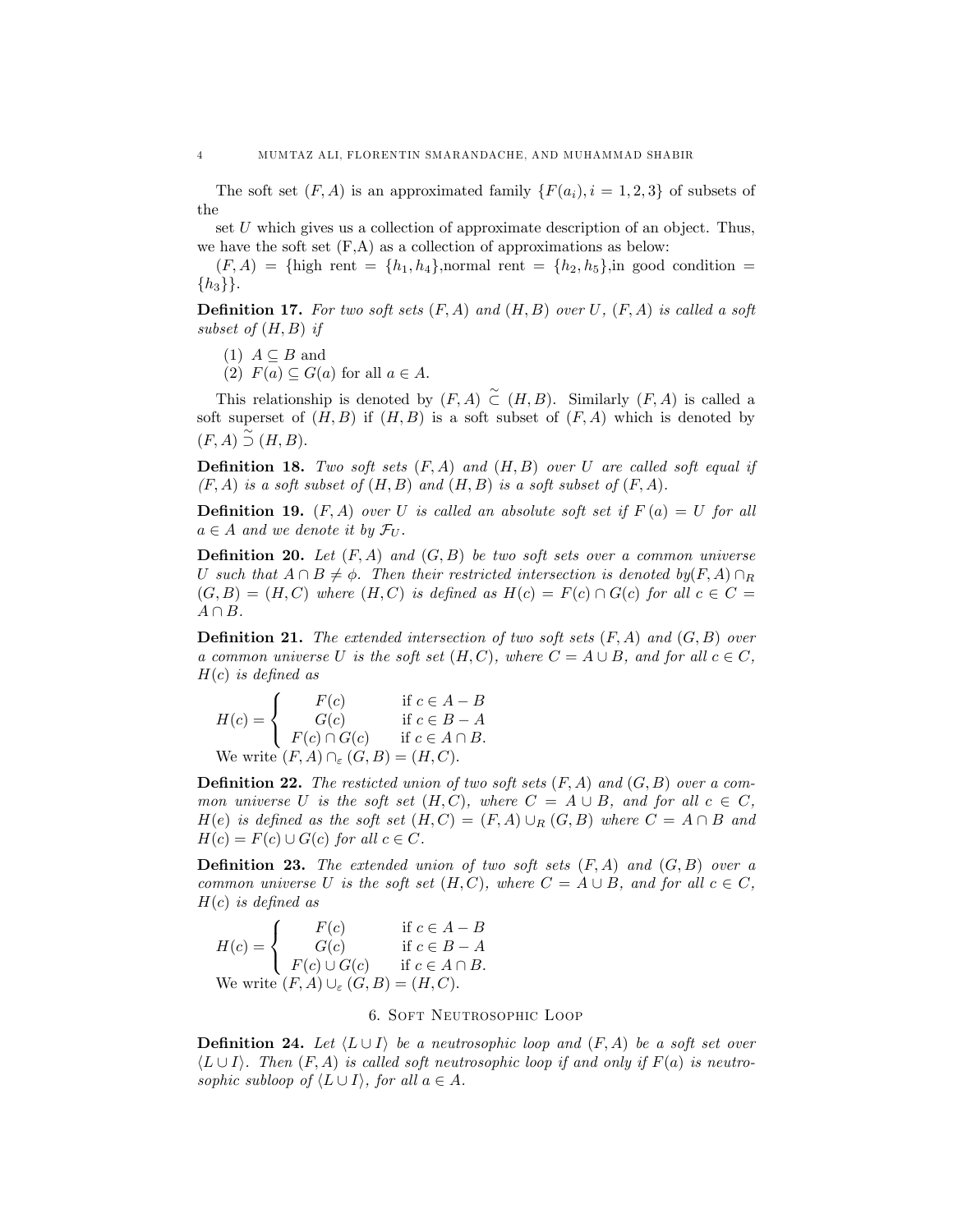**Example 2.** Let  $\langle L \cup I \rangle = \langle L_7(4) \cup I \rangle$  be a neutrosophic loop where  $L_7(4)$  is a loop.  $\langle e, eI, 2, 2I \rangle, \langle e, 3 \rangle$  and  $\langle e, eI \rangle$  are neutrosophic subloops of  $L_7(4)$ . Then  $(F, A)$  is a soft neutrosophic loop over  $\langle L \cup I \rangle$ , where

$$
F(a_1) = \{ \langle e, eI, 2, 2I \rangle \}, F(a_2) = \{ \langle e, 3 \rangle \},
$$
  

$$
F(a_3) = \{ \langle e, eI \rangle \}.
$$

**Theorem 1.** Every soft neutrosophic loop over  $\langle L \cup I \rangle$  contains a soft loop over L.

*Proof.* The proof is straight forward.  $\square$ 

**Theorem 2.** Let  $(F, A)$  and  $(H, A)$  be two soft neutrosophic loops over  $\langle L \cup I \rangle$ . Then their intersection  $(F, A) \cap (H, A)$  is again a soft neutrosophic loop over  $\langle L \cup I \rangle$ .

Proof. The proof is staight forward.

$$
\exists \quad
$$

**Theorem 3.** Let  $(F, A)$  and  $(H, B)$  be two soft neutrosophic loops over  $\langle L \cup I \rangle$ . If  $A \cap B = \phi$ , then  $(F, A) \cup (H, B)$  is a soft neutrosophic loop over  $\langle L \cup I \rangle$ .

**Theorem 4.** Let  $(F, A)$  and  $(H, A)$  be two soft neutrosophic loops over  $\langle L \cup I \rangle$ . If  $F(a) \subseteq H(a)$  for all  $a \in A$ , then  $(F, A)$  is a soft neutrosophic subloop of  $(H, A)$ .

**Theorem 5.** Let  $(F, A)$  and  $(K, B)$  be two soft neutrosophic loops over  $\langle L \cup I \rangle$ . Then

- (1) Their extended union  $(F, A) \cup_{\varepsilon} (K, B)$  over  $\langle L \cup I \rangle$  is not soft neutrosophic loop over  $\langle L \cup I \rangle$ .
- (2) Their extended intersection  $(F, A)\cap_{\varepsilon}(K, B)$  over  $\langle L\cup I\rangle$  is soft neutrosophic loop over  $\langle L \cup I \rangle$ .
- (3) Their restricted union  $(F, A) \cup_R (K, B)$  over  $\langle L \cup I \rangle$  is not soft neutrosophic loop over  $\langle L \cup I \rangle$ .
- (4) Their restricted intersection  $(F, A)\cap_{\varepsilon}(K, B)$  over  $\langle L\cup I\rangle$  is soft neutrosophic soft loop over  $\langle L \cup I \rangle$ .

**Theorem 6.** Let  $(F, A)$  and  $(H, B)$  be two soft neutrosophic loops over  $\langle L \cup I \rangle$ . Then

- (1) Their AND operation  $(F, A) \wedge (H, B)$  is soft neutrosophic loop over  $\langle L \cup I \rangle$ .
- (2) Their OR operation  $(F, A) \lor (H, B)$  is not soft neutrosophic loop over  $\langle L \cup I \rangle$ .

**Definition 25.** Let  $\langle L_n(m) \cup I \rangle = \{e, 1, 2, \ldots, n, e.I, 1I, \ldots, nI\}$  be a new class of neutrosophic loop and  $(F, A)$  be a soft neutrosophic loop over  $\langle L_n(m) \cup I \rangle$ . Then  $(F, A)$  is called soft new class neutrosophic loop if  $F(a)$  is neutrosophic subloop of  $\langle L_n(m) \cup I \rangle$ , for all  $a \in A$ .

**Example 3.** Let  $\langle L_5(3) \cup I \rangle = \{e, 1, 2, 3, 4, 5, eI, 1I, 2I, 3I, 4I, 5I\}$  be a new class of neutrosophic loop and  $\{e, eI, 1, 1I\}, \{e, eI, 2, 2I\}, \{e, eI, 3, 3I\}, \{e, eI, 4, 4I\}, \{e, eI, 5, 5I\}$ are neutrosophic subloops of  $L_5(3)$ . Then  $(F, A)$  is soft new class neutrosophic loop over  $L_5(3)$ , where

$$
F(a_1) = \{e, eI, 1, 1I\}, F(a_2) = \{e, eI, 2, 2I\},
$$
  
\n
$$
F(a_3) = \{e, eI, 3, 3I\}, F(a_4) = \{e, eI, 4, 4I\},
$$
  
\n
$$
F(a_5) = \{e, eI, 5, 5I\}.
$$

**Theorem 7.** Every soft new class neutrosophic loop over  $\langle L_n(m) \cup I \rangle$  is a soft neutrosophic loop over  $\langle L_n(m) \cup I \rangle$  but the converse is not true.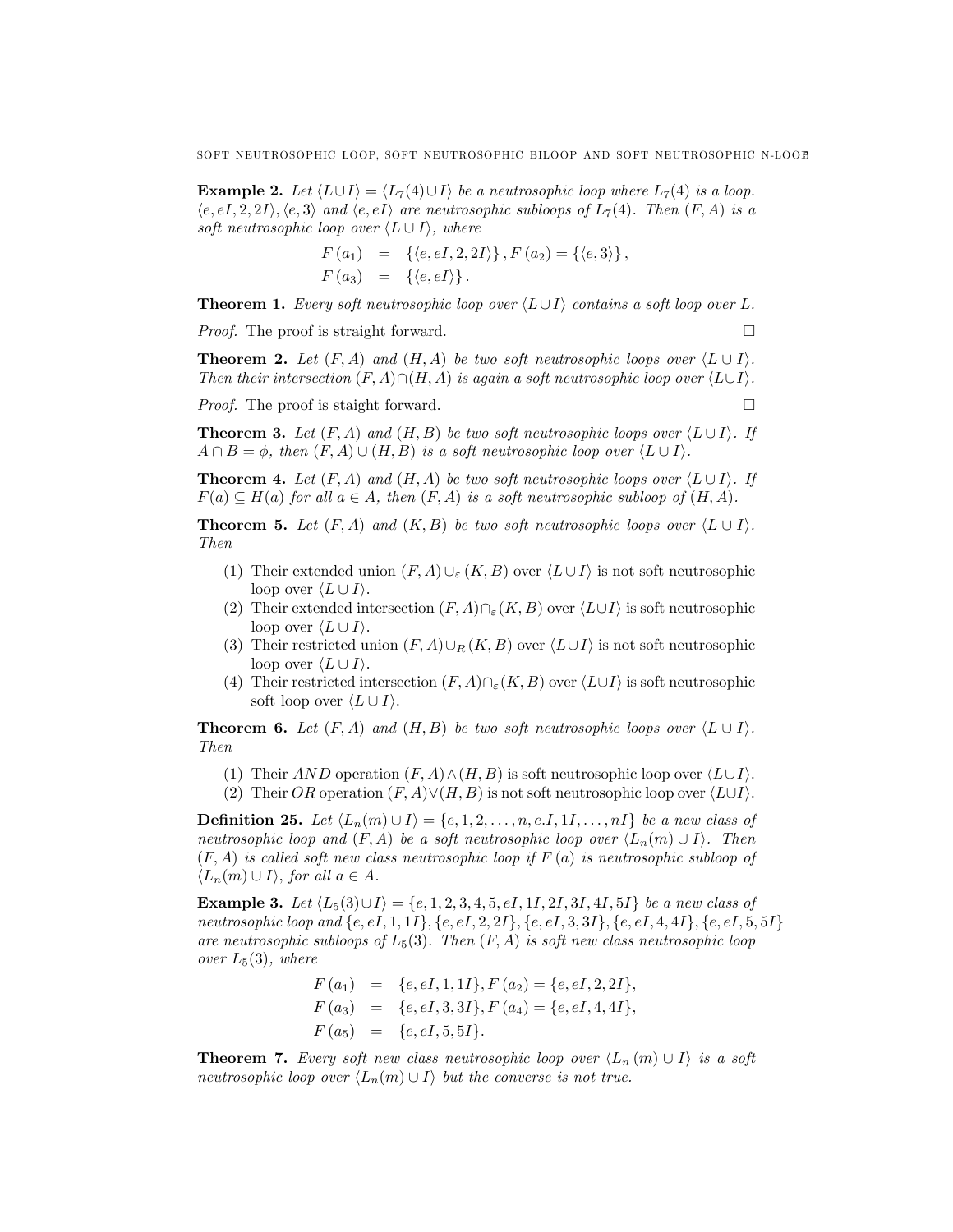**Theorem 8.** Let  $(F, A)$  and  $(K, B)$  be two soft new class neutrosophic loops over  $\langle L_n(m) \cup I \rangle$ . Then

- (1) Their extended union  $(F, A) \cup_{\varepsilon} (K, B)$  over  $\langle L_n (m) \cup I \rangle$  is not soft new class neutrosophic loop over  $\langle L_n (m) \cup I \rangle$ .
- (2) Their extended intersection  $(F, A) \cap_{\varepsilon} (K, B)$  over  $\langle L_n (m) \cup I \rangle$  is soft new class neutrosophic loop over  $\langle L_n (m) \cup I \rangle$ .
- (3) Their restricted union  $(F, A) \cup_R (K, B)$  over  $\langle L_n (m) \cup I \rangle$  is not soft new class neutrosophic loop over  $\langle L_n (m) \cup I \rangle$ .
- (4) Their restricted intersection  $(F, A) \cap_{\varepsilon} (K, B)$  over  $\langle L_n (m) \cup I \rangle$  is soft new class neutrosophic soft loop over  $\langle L_n (m) \cup I \rangle$ .

**Theorem 9.** Let  $(F, A)$  and  $(H, B)$  be two soft new class neutrosophic loops over  $\langle L_n(m) \cup I \rangle$ . Then

- (1) Their AND operation  $(F, A) \wedge (H, B)$  is soft new class neutrosophic loop over  $\langle L_n (m) \cup I \rangle$ .
- (2) Their OR operation  $(F, A) \vee (H, B)$  is not soft new class neutrosophic loop over  $\langle L_n (m) \cup I \rangle$ .

**Definition 26.** Let  $(F, A)$  be a soft neutrosophic loop over  $\langle L \cup I \rangle$ , then  $(F, A)$  is called the identity soft neutrosophic loop over  $\langle L \cup I \rangle$  if  $F(a) = \{e\}$ , for all  $a \in A$ , where e is the identity element of L.

**Definition 27.** Let  $(F, A)$  be a soft neutrosophic loop over  $\langle L \cup I \rangle$ , then  $(F, A)$  is called Full-soft neutrosophic loop over  $\langle L \cup I \rangle$  if  $F(a) = \langle L \cup I \rangle$ , for all  $a \in A$ .

**Definition 28.** Let  $(F, A)$  and  $(H, B)$  be two soft neutrosophic loops over  $\langle L \cup I \rangle$ . Then  $(H, B)$  is soft neutrosophic subloop of  $(F, A)$ , if

- $(1)$   $B \subset A$ .
- (2)  $H(a)$  is neutrosophic subloop of  $F(a)$ , for all  $a \in A$ .

**Example 4.** Consider the neutrosophic loop  $\langle L_{15}(2) \cup I \rangle = \{e, 1, 2, 3, 4, \ldots, 15, eI, 1I, 2I, \ldots, 14I, 15I\}$ of order 32. It is easily verified  $P = \{e, 2, 5, 8, 11, 14, eI, 2I, 5I, 8I, 11I, 14I\}, Q =$  ${e, 2, 5, 8, 11, 14}$  and  $T = {e, 3, eI, 3I}$  are neutrosophic subloops of  $\langle L_{15}(2) \cup I \rangle$ . Then  $(F, A)$  is a soft neutrosophic loop over  $\langle L_{15} (2) \cup I \rangle$ , where

$$
F(a_1) = \{e, 2, 5, 8, 11, 14, eI, 2I, 5I, 8I, 11I, 14I\},\
$$
  
\n
$$
F(a_2) = \{e, 2, 5, 8, 11, 14\},\
$$
  
\n
$$
F(a_3) = \{e, 3, eI, 3I\}.
$$

Hence  $(G, B)$  is a soft neutrosophic subloop of  $(F, A)$  over  $\langle L_{15}(2) \cup I \rangle$ , where

$$
G(a_1) = \{e, eI, 2I, 5I, 8I, 11I, 14I\},\
$$
  

$$
G(e_3) = \{e, 3\}.
$$

**Theorem 10.** Every soft loop over L is a soft neutrosophic subloop over  $\langle L \cup I \rangle$ .

Theorem 11. Every absolute soft loop over L is a soft neutrosophic subloop of Full-soft neutrosophic loop over  $\langle L \cup I \rangle$ .

**Definition 29.** Let  $\langle L \cup I \rangle$  be a neutrosophic loop and  $(F, A)$  be a soft set over  $\langle L \cup I \rangle$ . Then  $(F, A)$  is called normal soft neutrosophic loop if and only if  $F(a)$  is normal neutrosophic subloop of  $\langle L \cup I \rangle$ , for all  $a \in A$ .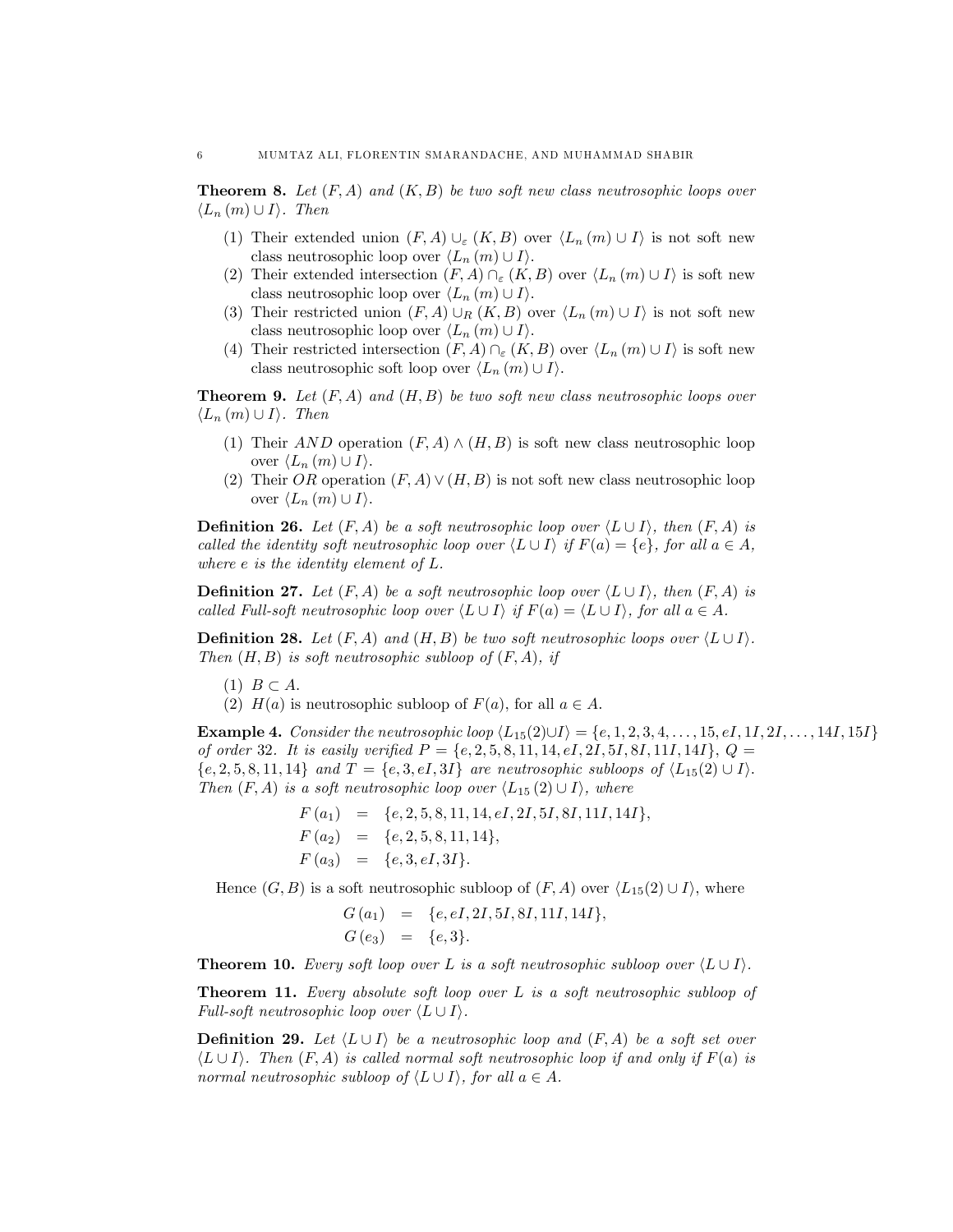**Example 5.** Let  $\langle L_5(3) \cup I \rangle = \{e, 1, 2, 3, 4, 5, eI, 1I, 2I, 3I, 4I, 5I\}$  be a neutrosophic loop and  $\{e, eI, 1, 1I\}$ ,  $\{e, eI, 2, 2I\}$ ,  $\{e, eI, 3, 3I\}$  are normal neutrosophic subloops of  $\langle L_5(3)\cup I \rangle$ . Then Clearly  $(F, A)$  is normal soft neutrosophic loop over  $\langle L_5(3)\cup I \rangle$ , where

$$
F(a_1) = \{e, eI, 1, 1I\}, F(a_2) = \{e, eI, 2, 2I\},
$$
  

$$
F(a_3) = \{e, eI, 3, 3I\}.
$$

**Theorem 12.** Every normal soft neutrosophic loop over  $\langle L \cup I \rangle$  is a soft neutrosophic loop over  $\langle L \cup I \rangle$  but the converse is not true.

**Theorem 13.** Let  $(F, A)$  and  $(K, B)$  be two normal soft neutrosophic loops over  $\langle L \cup I \rangle$ . Then

- (1) Their extended union  $(F, A) \cup_{\varepsilon} (K, B)$  over  $\langle L \cup I \rangle$  is not normal soft neutrosophic loop over  $\langle L \cup I \rangle$ .
- (2) Their extended intersection  $(F, A) \cap_{\varepsilon} (K, B)$  over  $\langle L \cup I \rangle$  is normal soft neutrosophic loop over  $\langle L \cup I \rangle$ .
- (3) Their restricted union  $(F, A) \cup_R (K, B)$  over  $\langle L \cup I \rangle$  is not normal soft neutrosophic loop over  $\langle L \cup I \rangle$ .
- (4) Their restricted intersection  $(F, A) \cap_{\varepsilon} (K, B)$  over  $\langle L \cup I \rangle$  is normal soft neutrosophic soft loop over  $\langle L \cup I \rangle$ .

**Theorem 14.** Let  $(F, A)$  and  $(H, B)$  be two normal soft neutrosophic loops over  $\langle L \cup I \rangle$ . Then

- (1) Their AND operation  $(F, A) \wedge (H, B)$  is normal soft neutrosophic loop over  $\langle L \cup I \rangle$ .
- (2) Their OR operation  $(F, A) \vee (H, B)$  is not normal soft neutrosophic loop over  $\langle L \cup I \rangle$ .

**Definition 30.** Let  $\langle L \cup I \rangle$  be a neutrosophic loop and  $(F, A)$  be a soft neutrosophic loop over  $\langle L \cup I \rangle$ . Then  $(F, A)$  is called Lagrange soft neutrosophic loop if each  $F(a)$ is lagrange neutrosophic subloop of  $\langle L \cup I \rangle$ , for all  $a \in A$ .

**Example 6.** In (example 1),  $(F, A)$  is lagrange soft neutrosophic loop over  $\langle L \cup I \rangle$ .

**Theorem 15.** Every lagrange soft neutrosophic loop over  $\langle L \cup I \rangle$  is a soft neutrosophic loop over  $\langle L \cup I \rangle$  but the converse is not true.

**Theorem 16.** If  $\langle L \cup I \rangle$  is lagrange neutrosophic loop, then  $(F, A)$  over  $\langle L \cup I \rangle$  is lagrange soft neutrosophic loop but the converse is not true.

**Theorem 17.** Every soft new class neutrosophic loop over  $\langle L_n (m) \cup I \rangle$  is lagrange soft neutrosophic loop over  $\langle L_n (m) \cup I \rangle$  but the converse is not true.

**Theorem 18.** If  $\langle L \cup I \rangle$  is a new class neutrosophic loop, then  $(F, A)$  over  $\langle L \cup I \rangle$ is lagrange soft neutrosophic loop.

**Theorem 19.** Let  $(F, A)$  and  $(K, B)$  be two lagrange soft neutrosophic loops over  $\langle L \cup I \rangle$ . Then

- (1) Their extended union  $(F, A) \cup_{\varepsilon} (K, B)$  over  $\langle L \cup I \rangle$  is not lagrange soft neutrosophic loop over  $\langle L \cup I \rangle$ .
- (2) Their extended intersection  $(F, A) \cap_{\varepsilon} (K, B)$  over  $\langle L \cup I \rangle$  is not lagrange soft neutrosophic loop over  $\langle L \cup I \rangle$ .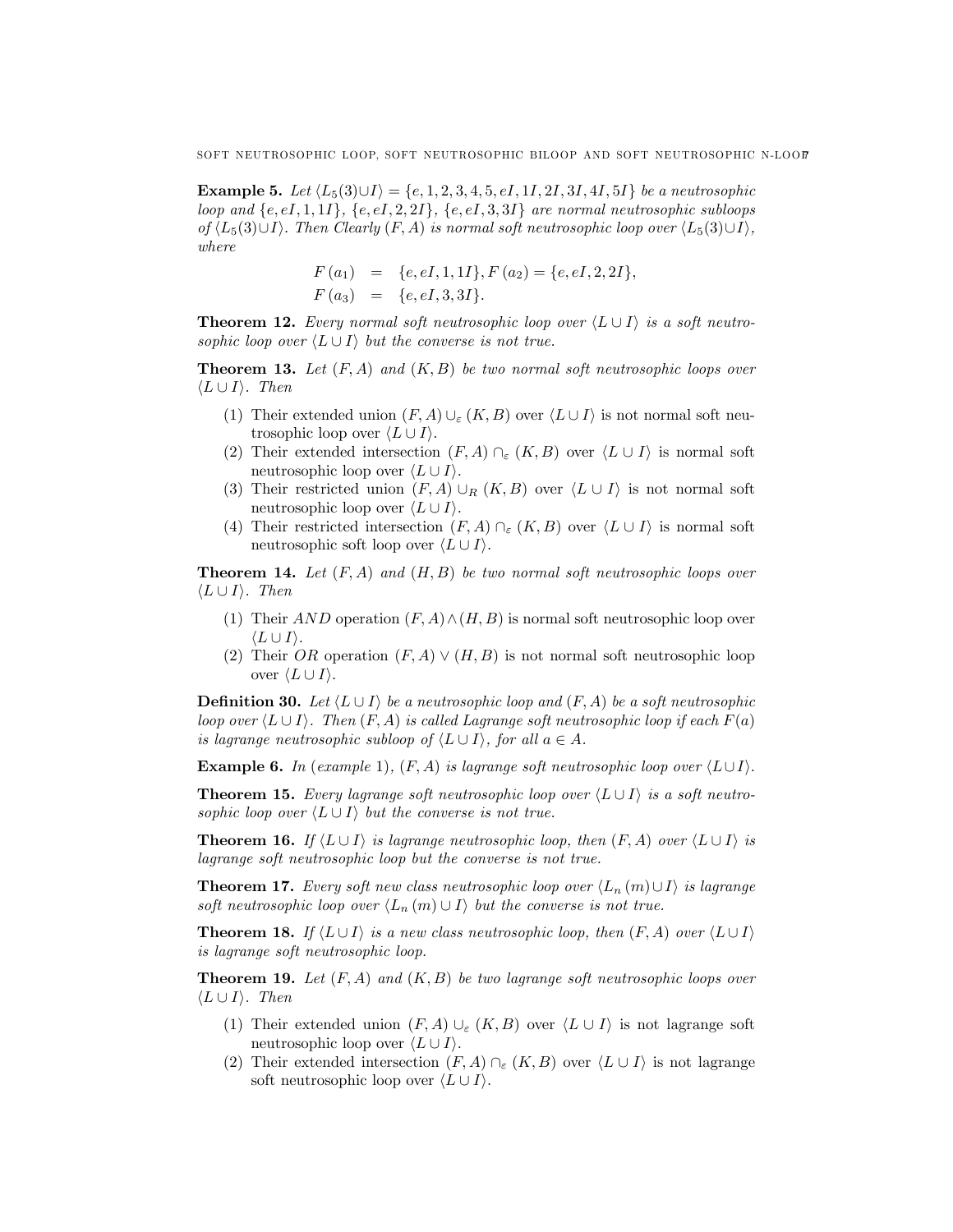- (3) Their restricted union  $(F, A) \cup_R (K, B)$  over  $\langle L \cup I \rangle$  is not lagrange soft neutrosophic loop over  $\langle L \cup I \rangle$ .
- (4) Their restricted intersection  $(F, A) \cap_{\varepsilon} (K, B)$  over  $\langle L \cup I \rangle$  is not lagrange soft neutrosophic soft loop over  $\langle L \cup I \rangle$ .

**Theorem 20.** Let  $(F, A)$  and  $(H, B)$  be two lagrange soft neutrosophic loops over  $\langle L \cup I \rangle$ . Then

- (1) Their AND operation  $(F, A) \wedge (H, B)$  is not lagrange soft neutrosophic loop over  $\langle L \cup I \rangle$ .
- (2) Their OR operation  $(F, A) \vee (H, B)$  is not lagrange soft neutrosophic loop over  $\langle L \cup I \rangle$ .

**Definition 31.** Let  $\langle L \cup I \rangle$  be a neutrosophic loop and  $(F, A)$  be a soft neutrosophic loop over  $\langle L \cup I \rangle$ . Then  $(F, A)$  is called weak Lagrange soft neutrosophic loop if atleast one  $F(a)$  is lagrange neutrosophic subloop of  $\langle L \cup I \rangle$ , for some  $a \in A$ .

**Example 7.** Consider the neutrosophic loop  $\langle L_{15}(2) \cup I \rangle = \{e, 1, 2, 3, 4, \ldots, 15, eI, 1I, 2I, \ldots, 14I, 15I\}$ of order 32. It is easily verified  $P = \{e, 2, 5, 8, 11, 14, eI, 2I, 5I, 8I, 11I, 14I\}, Q =$  ${e, 2, 5, 8, 11, 14}$  and  $T = {e, 3, eI, 3I}$  are neutrosophic subloops of  $\langle L_{15}(2) \cup I \rangle$ . Then  $(F, A)$  is a weak lagrange soft neutrosophic loop over  $\langle L_{15} (2) \cup I \rangle$ , where

> $F(a_1) = \{e, 2, 5, 8, 11, 14, eI, 2I, 5I, 8I, 11I, 14I\},\$  $F(a_2) = \{e, 2, 5, 8, 11, 14\},\$  $F(a_3) = \{e, 3, eI, 3I\}.$

**Theorem 21.** Every weak lagrange soft neutrosophic loop over  $\langle L \cup I \rangle$  is a soft neutrosophic loop over  $\langle L \cup I \rangle$  but the converse is not true.

**Theorem 22.** If  $\langle L \cup I \rangle$  is weak lagrange neutrosophic loop, then  $(F, A)$  over  $\langle L \cup I \rangle$ is also weak lagrange soft neutrosophic loop but the converse is not true.

**Theorem 23.** Let  $(F, A)$  and  $(K, B)$  be two weak lagrange soft neutrosophic loops over  $\langle L \cup I \rangle$ . Then

- (1) Their extended union  $(F, A) \cup_{\varepsilon} (K, B)$  over  $\langle L \cup I \rangle$  is not weak lagrange soft neutrosophic loop over  $\langle L \cup I \rangle$ .
- (2) Their extended intersection  $(F, A)\cap_{\varepsilon}(K, B)$  over  $\langle L\cup I\rangle$  is not weak lagrange soft neutrosophic loop over  $\langle L \cup I \rangle$ .
- (3) Their restricted union  $(F, A) \cup_R (K, B)$  over  $\langle L \cup I \rangle$  is not weak lagrange soft neutrosophic loop over  $\langle L \cup I \rangle$ .
- (4) Their restricted intersection  $(F, A) \cap_{\varepsilon} (K, B)$  over  $\langle L \cup I \rangle$  is not weak lagrange soft neutrosophic soft loop over  $\langle L \cup I \rangle$ .

**Theorem 24.** Let  $(F, A)$  and  $(H, B)$  be two weak lagrange soft neutrosophic loops over  $\langle L \cup I \rangle$ . Then

- (1) Their AND operation  $(F, A) \wedge (H, B)$  is not weak lagrange soft neutrosophic loop over  $\langle L \cup I \rangle$ .
- (2) Their OR operation  $(F, A) \vee (H, B)$  is not weak lagrange soft neutrosophic loop over  $\langle L \cup I \rangle$ .

**Definition 32.** Let  $\langle L \cup I \rangle$  be a neutrosophic loop and  $(F, A)$  be a soft neutrosophic loop over  $\langle L \cup I \rangle$ . Then  $(F, A)$  is called Lagrange free soft neutrosophic loop if  $F(a)$ is not lagrange neutrosophic subloop of  $\langle L \cup I \rangle$ , for all  $a \in A$ .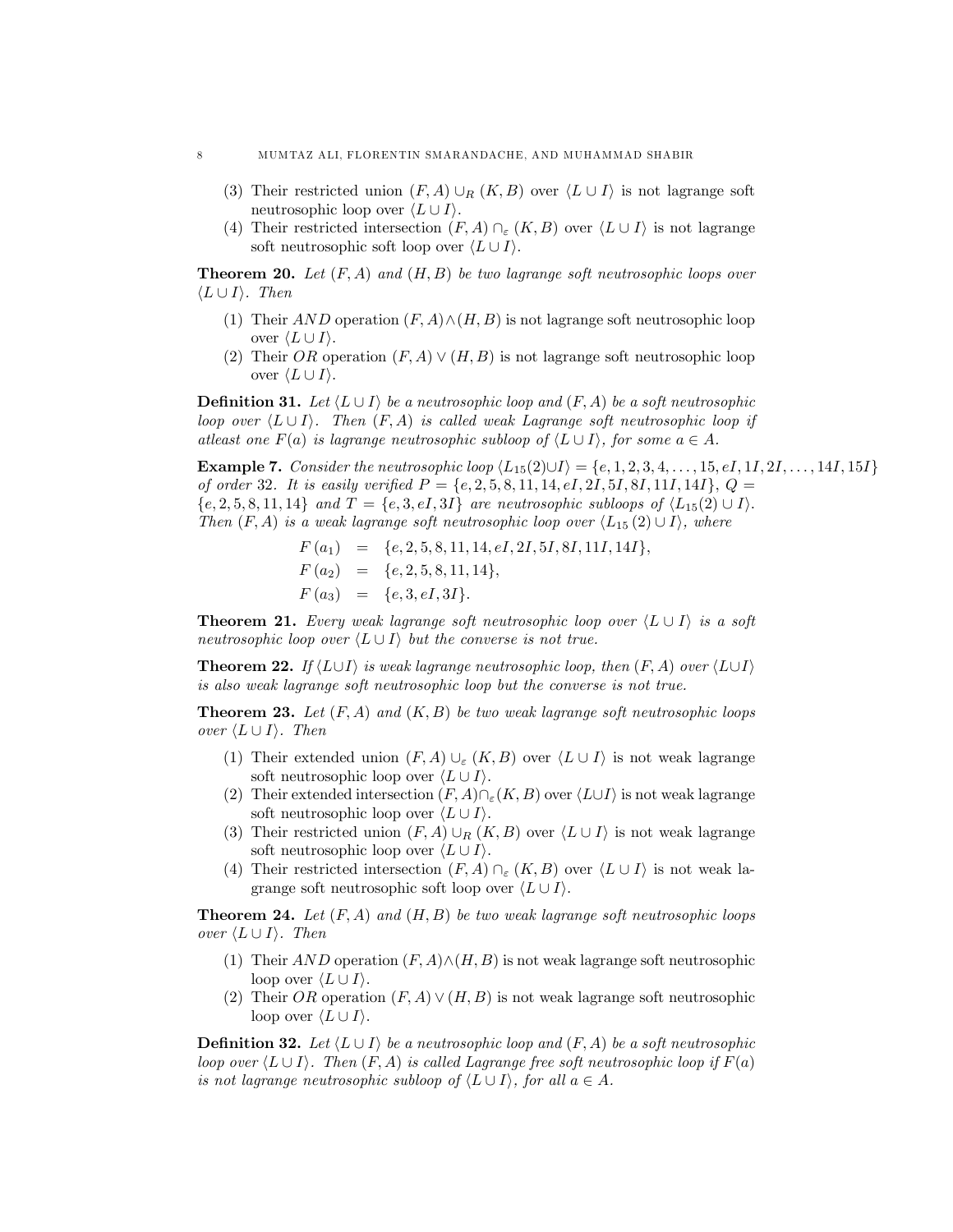**Theorem 25.** Every lagrange free soft neutrosophic loop over  $\langle L \cup I \rangle$  is a soft neutrosophic loop over  $\langle L \cup I \rangle$  but the converse is not true.

**Theorem 26.** If  $\langle L \cup I \rangle$  is lagrange free neutrosophic loop, then  $(F, A)$  over  $\langle L \cup I \rangle$ is also lagrange free soft neutrosophic loop but the converse is not true.

**Theorem 27.** Let  $(F, A)$  and  $(K, B)$  be two lagrange free soft neutrosophic loops over  $\langle L \cup I \rangle$ . Then

- (1) Their extended union  $(F, A) \cup_{\varepsilon} (K, B)$  over  $\langle L \cup I \rangle$  is not lagrange free soft neutrosophic loop over  $\langle L \cup I \rangle$ .
- (2) Their extended intersection  $(F, A) \cap_{\varepsilon} (K, B)$  over  $\langle L \cup I \rangle$  is not lagrange free soft neutrosophic loop over  $\langle L \cup I \rangle$ .
- (3) Their restricted union  $(F, A) \cup_R (K, B)$  over  $\langle L \cup I \rangle$  is not lagrange free soft neutrosophic loop over  $\langle L \cup I \rangle$ .
- (4) Their restricted intersection  $(F, A) \cap_{\varepsilon} (K, B)$  over  $\langle L \cup I \rangle$  is not lagrange free soft neutrosophic soft loop over  $\langle L \cup I \rangle$ .

**Theorem 28.** Let  $(F, A)$  and  $(H, B)$  be two lagrange free soft neutrosophic loops over  $\langle L \cup I \rangle$ . Then

- (1) Their AND operation  $(F, A) \wedge (H, B)$  is not lagrange free soft neutrosophic loop over  $\langle L \cup I \rangle$ .
- (2) Their OR operation  $(F, A) \vee (H, B)$  is not lagrange free soft neutrosophic loop over  $\langle L \cup I \rangle$ .

## 7. Soft Neutrosophic Biloop

**Definition 33.** Let  $(\langle B \cup I \rangle, *_{1}, *_{2})$  be a neutrosophic biloop and  $(F, A)$  be a soft set over  $(\langle B \cup I \rangle, *_1, *_2)$ . Then  $(F, A)$  is called soft neutrosophic biloop if and only if  $F(a)$  is neutrosophic subbiloop of  $(\langle B \cup I \rangle, *_1, *_2)$ , for all  $a \in A$ .

**Example 8.** Let  $(\langle B \cup I \rangle, *_1, *_2) = (\{e, 1, 2, 3, 4, 5, eI, 1I, 2I, 3I, 4I, 5I\} \cup \{g \mid g^6 =$  $e\}, *_{1}, *_{2})$  be a neutrosophic biloop and  $\{e, 2, eI, 2I\} \cup \{g^{2}, g^{4}, e\}, \{e, 3, eI, 3I\} \cup$  $\{g^3,e\}$  are two neutrosophic subbiloops of  $(\langle B\cup I\rangle, *_1, *_2)$ . Then  $(F, A)$  is clearly soft neutrosophic biloop over  $(\langle B \cup I \rangle, *_1, *_2)$ , where

$$
F(a_1) = \{e, 2, eI, 2I\} \cup \{g^2, g^4, e\},
$$
  

$$
F(a_2) = \{e, 3, eI, 3I\} \cup \{g^3, e\}.
$$

**Theorem 29.** Let  $(F, A)$  and  $(H, A)$  be two soft neutrosophic biloops over  $(\langle B \cup$  $I\rangle$ , \*1, \*2). Then their intersection  $(F, A) \cap (H, A)$  is again a soft neutrosophic biloop over  $(\langle B \cup I \rangle, *_1, *_2)$ .

*Proof.* Straight forward. □

**Theorem 30.** Let  $(F, A)$  and  $(H, B)$  be two soft neutrosophic biloops over  $(\langle B \cup$  $I\rangle$ ,  $*_1$ ,  $*_2$ ) such that  $A \cap B = \phi$ , then their union is soft neutrosophic biloop over  $(\langle B \cup I \rangle, *_1, *_2).$ 

*Proof.* Straight forward. □

**Theorem 31.** Let  $(F, A)$  and  $(K, B)$  be two soft neutrosophic biloops over  $(\langle B \cup$  $I\rangle$ , \*1, \*2). Then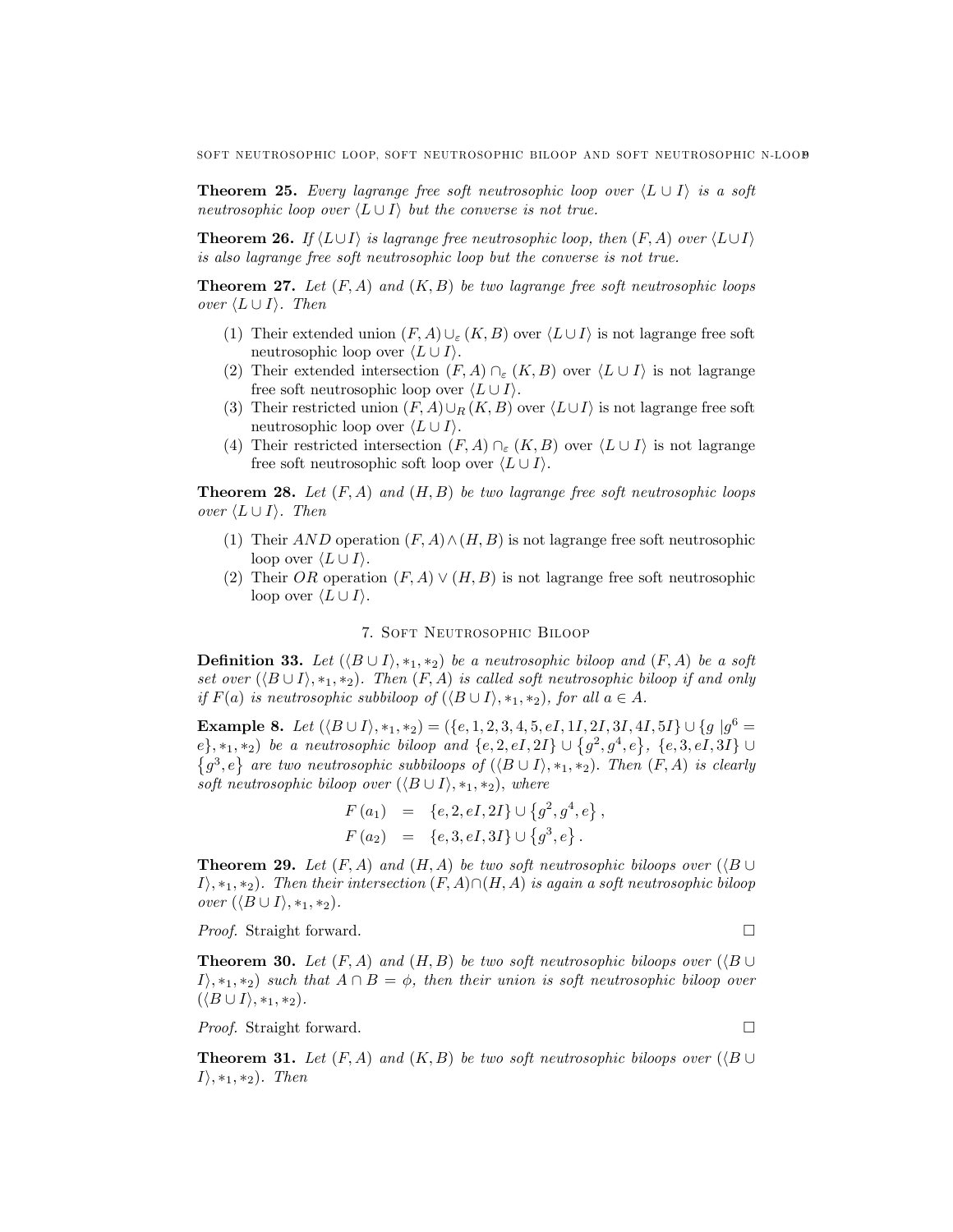- (1) Their extended union  $(F, A) \cup_{\varepsilon} (K, B)$  over  $(\langle B \cup I \rangle, *_{1}, *_{2})$  is not soft neutrosophic biloop over  $(\langle B \cup I \rangle, *_1, *_2)$ .
- (2) Their extended intersection  $(F, A) \cap_{\varepsilon} (K, B)$  over  $(\langle B \cup I \rangle, *_1, *_2)$  is soft neutrosophic biloop over

 $(\langle B \cup I \rangle, *_1, *_2).$ 

- (1) Their restricted union  $(F, A) \cup_R (K, B)$  over  $(\langle B \cup I \rangle, *_1, *_2)$  is not soft neutrosophic biloop over  $(\langle B \cup I \rangle, *_1, *_2)$ .
- (2) Their restricted intersection  $(F, A) \cap_{\varepsilon} (K, B)$  over  $(\langle B \cup I \rangle, *_1, *_2)$  is soft neutrosophic biloop over  $(\langle B \cup I \rangle, *_1, *_2)$ .

**Theorem 32.** Let  $(F, A)$  and  $(H, B)$  be two soft neutrosophic biloops over  $(\langle B \cup$  $I\rangle$ , \*1, \*2). Then

- (1) Their AND operation  $(F, A) \wedge (H, B)$  is soft neutrosophic biloop over  $(\langle B \cup$  $I\rangle$ , \*1, \*2).
- (2) Their OR operation  $(F, A) \vee (H, B)$  is not soft neutrosophic biloop over  $(\langle B \cup I \rangle, *_{1}, *_{2}).$

**Definition 34.** Let  $B = (\langle L_n(m) \cup I \rangle \cup B_2, \overline{\ast}_1, \overline{\ast}_2)$  be a new class neutrosophic biloop and  $(F, A)$  be a soft set over  $B = (\langle L_n(m) \cup I \rangle \cup B_2, *_1, *_2)$ . Then  $(F, A)$ is called soft new class neutrosophic subbiloop if and only if  $F(a)$  is neutrosophic subbiloop of  $B = (\langle L_n(m) \cup I \rangle \cup B_2, *_1, *_2)$ , for all  $a \in A$ .

**Example 9.** Let  $B = (\langle B_1 \cup B_2, \ast_1, \ast_2 \rangle)$  be a new class neutrosophic biloop  $B_1 =$  $(\langle L_5(3) \cup I \rangle = \{e, 1, 2, 3, 4, 5, eI, 1I, 2I, 3I, 4I, 5I\}$  be a new class of neutrosophic loop and  $B_2 = \{g : g^{12} = 1\}$  is a group.  $\{e, eI, 1, 1I\} \cup \{1, g^6\}$ ,  $\{e, eI, 2, 2I\} \cup \{1, g^2, g^4, g^6, g^8, g^{10}\}$ ,  $\{e, eI, 3, 3I\} \cup \{1, g^3, g^6, g^9\}$ ,  $\{e, eI, 4, 4I\} \cup \{1, g^4, g^8\}$  are neutrosophic subloops of B. Then  $(F, A)$  is soft new class neutrosophic biloop over B, where

$$
F(a_1) = \{e, eI, 1, 1I\} \cup \{1, g^6\},
$$
  
\n
$$
F(a_2) = \{e, eI, 2, 2I\} \cup \{1, g^2, g^4, g^6, g^8, g^{10}\},
$$
  
\n
$$
F(a_3) = \{e, eI, 3, 3I\} \cup \{1, g^3, g^6, g^9\},
$$
  
\n
$$
F(a_4) = \{e, eI, 4, 4I\} \cup \{1, g^4, g^8\}.
$$

**Theorem 33.** Every soft new class neutrosophic biloop over  $B = (\langle L_n(m) \cup I \rangle \cup$  $B_2, *_1, *_2$  is a soft neutrosophic biloop over but the converse is not true.

**Theorem 34.** Let  $(F, A)$  and  $(K, B)$  be two soft new class neutrosophic biloops over  $B = (\langle L_n(m) \cup I \rangle \cup B_2, *_1, *_2)$ . Then

- (1) Their extended union  $(F, A) \cup_{\varepsilon} (K, B)$  over  $\langle L_n (m) \cup I \rangle$  is not soft new class neutrosophic biloop over  $B = (\langle L_n(m) \cup I \rangle \cup B_2, *_1, *_2).$
- (2) Their extended intersection  $(F, A) \cap_{\varepsilon} (K, B)$  over  $B = (\langle L_n(m) \cup I \rangle \cup$  $B_2, *_1, *_2$ ) is soft new class neutrosophic biloop over  $B = (\langle L_n(m) \cup I \rangle \cup$  $B_2, *_1, *_2$ .
- (3) Their restricted union  $(F, A) \cup_R (K, B)$  over  $B = (\langle L_n(m) \cup I \rangle \cup B_2, *_1, *_2)$ is not soft new class neutrosophic biloop over  $B = (\langle L_n(m) \cup I \rangle \cup B_2, *_1, *_2).$
- (4) Their restricted intersection  $(F, A) \cap_{\varepsilon} (K, B)$  over  $B = (\langle L_n(m) \cup I \rangle \cup$  $B_2, *_1, *_2$ ) is soft new class neutrosophic soft biloop over  $B = (\langle L_n(m) \cup$  $I\rangle \cup B_2, *_1, *_2$ .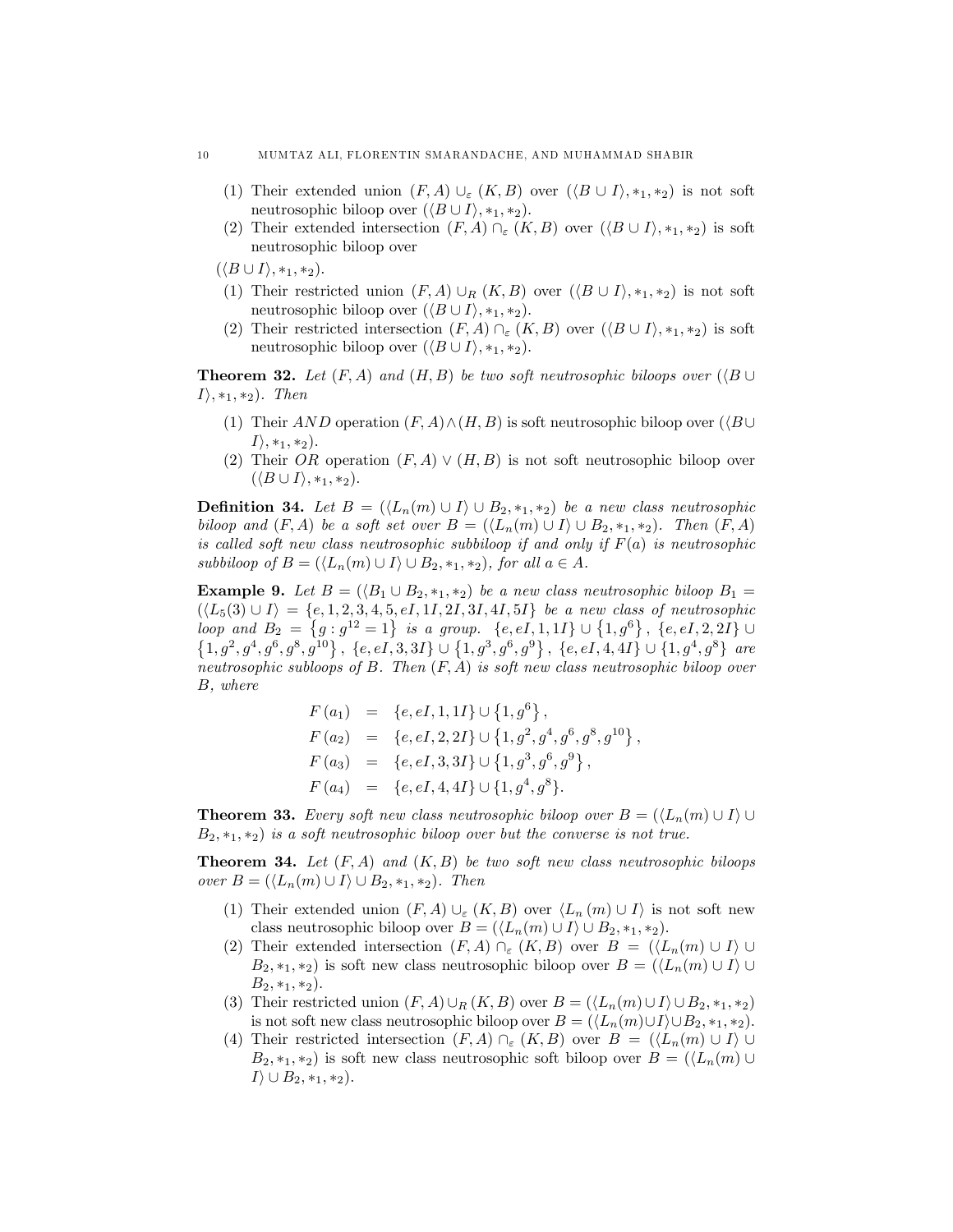**Theorem 35.** Let  $(F, A)$  and  $(H, B)$  be two soft new class neutrosophic biloops over  $B = (\langle L_n(m) \cup I \rangle \cup B_2, *_1, *_2)$ . Then

- (1) Their AND operation  $(F, A) \wedge (H, B)$  is soft new class neutrosophic biloop over  $B = (\langle L_n(m) \cup I \rangle \cup B_2, *_1, *_2).$
- (2) Their OR operation  $(F, A) \vee (H, B)$  is not soft new class neutrosophic biloop over  $B = (\langle L_n(m) \cup I \rangle \cup B_2, *_1, *_2).$

**Definition 35.** Let  $(F, A)$  be a soft neutrosophic biloop over  $B = (\langle B_1 \cup I \rangle \cup$  $B_2$ ,  $*_1$ ,  $*_2$ ), then  $(F, A)$  is called the identity soft neutrosophic biloop over  $B =$  $(\langle B_1 \cup I \rangle \cup B_2, *_1, *_2)$  if  $F(a) = \{e_1, e_2\}$ , for all  $a \in A$ , where  $e_1, e_2$  are the identities element of  $B = (\langle B_1 \cup I \rangle \cup B_2, \ast_1, \ast_2)$  respectively.

**Definition 36.** Let  $(F, A)$  be a soft neutrosophic biloop over  $B = (\langle B_1 \cup I \rangle \cup$  $B_2$ , \*1, \*2), then  $(F, A)$  is called Full-soft neutrosophic biloop over  $B = (B_1 \cup$  $B_2, *_1, *_2$  if  $F(a) = B = (\langle B_1 \cup I \rangle \cup B_2, *_1, *_2)$ , for all  $a \in A$ .

**Definition 37.** Let  $(F, A)$  and  $(H, B)$  be two soft neutrosophic biloops over  $B =$  $(\langle B_1 \cup I \rangle \cup B_2, *_1, *_2)$ . Then  $(H, B)$  is soft neutrosophic subbiloop of  $(F, A)$ , if

 $(1)$   $B \subset A$ .

(2)  $H(a)$  is neutrosophic subbiloop of  $F(a)$ , for all  $a \in A$ .

**Example 10.** Let  $B = (\langle B_1 \cup I \rangle \cup B_2, *_1, *_2)$  be a neutrosophic biloop where  $B_1 = (\langle L_5(3) \cup I \rangle = \{e, 1, 2, 3, 4, 5, eI, 1I, 2I, 3I, 4I, 5I\}$  be a neutrosophic loop and  $B_2 =$  $(\langle L_5(3) \cup I \rangle = \{e, 1, 2, 3, 4, 5, eI, 1I, 2I, 3I, 4I, 5I\}$  be a neutrosophic loop and  $B_2 = \{g : g^{12} = 1\}$  is a group.  $\{e, eI, 1, 1I\} \cup \{1, g^6\}$ ,  $\{e, eI, 2, 2I\} \cup \{1, g^2, g^4, g^6, g^8, g^{10}\}$ ,  $\{e,eI,3,3I\}\cup\{1,g^3,g^6,g^9\}$ ,  $\{e,eI,4,4I\}\cup\{1,g^4,g^8\}$  are neutrosophic subbiloops of  $B$ . Then  $(F, A)$  is soft neutrosophic biloop over  $B$ , where

$$
F(a_1) = \{e, eI, 1, 1I\} \cup \{1, g^6\},
$$
  
\n
$$
F(a_2) = \{e, eI, 2, 2I\} \cup \{1, g^2, g^4, g^6, g^8, g^{10}\},
$$
  
\n
$$
F(a_3) = \{e, eI, 3, 3I\} \cup \{1, g^3, g^6, g^9\},
$$
  
\n
$$
F(a_4) = \{e, eI, 4, 4I\} \cup \{1, g^4, g^8\}.
$$

 $(H, B)$  is soft neutrosophic subbiloop of  $(F, A)$ , where

$$
H(a_2) = \{e, 2, \} \cup \{1, g^6\},
$$
  

$$
H(a_3) = \{e, eI, 3I\} \cup \{1, g^6\}.
$$

**Definition 38.** Let  $B = (\langle B_1 \cup I \rangle \cup B_2, \ast_1, \ast_2)$  be a neutrosophic biloop and  $(F, A)$ be a soft set over  $B = (\langle B_1 \cup I \rangle \cup B_2, \ast_1, \ast_2)$ . Then  $(F, A)$  is called soft neutrosophic Moufang biloop if and only if  $F(a) = (P_1 \cup P_2, *_1, *_2,$  where  $P_1$  is a proper neutrosophic Moufang loop of  $B_1$ ) is neutrosophic subbiloop of  $B = (\langle B_1 \cup I \rangle \cup B_2, \ast_1, \ast_2),$ for all  $a \in A$ .

**Example 11.** Let  $B = (\langle B_1 \cup I \rangle \cup B_2), *_1, *_2)$  be a neutrosophic biloop where  $B_1 =$  $\langle L_5(3) \cup I \rangle$  and  $B_2 = S_3$ . Let  $P = \{e, 2, eI, 2I\} \cup \{e, (12)\}$  and  $Q = \{e, 3, eI, 3I\} \cup$  $\{e,(123),(132)\}\;$  are neutrosophic subbiloops of B in which  $\{e,2,eI,2I\}\;$  and  $\{e,3,eI,3I\}\;$ are proper neutrosophic Moufang loops. Then clearly  $(F, A)$  is soft neutrosophic Moufang biloop over B, where

$$
F(a_1) = \{e, 2, eI, 2I\} \cup \{e, (12)\},
$$
  

$$
F(a_2) = \{e, 3, eI, 3I\} \cup \{e, (123), (132)\}.
$$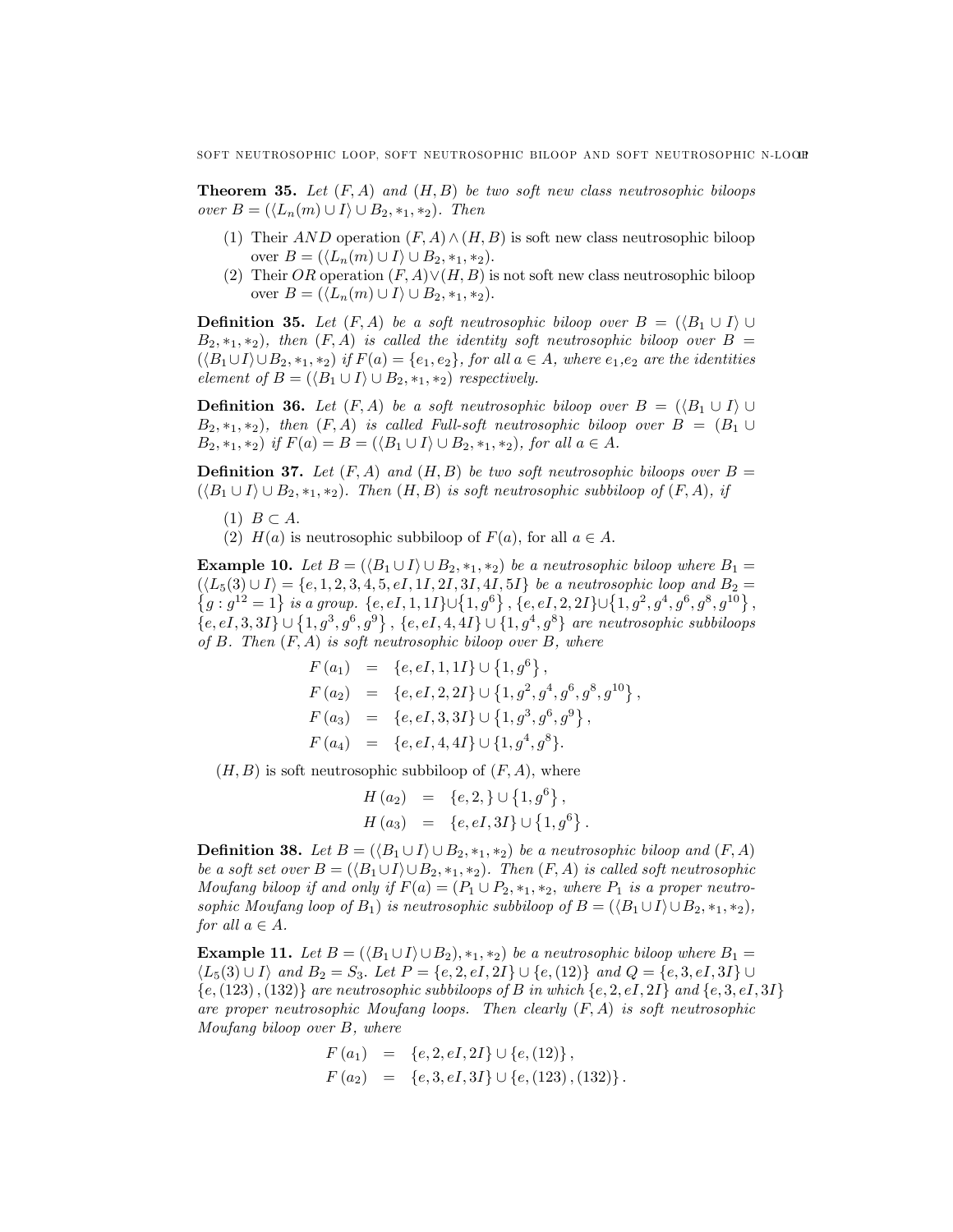**Theorem 36.** Every soft neutrosophic Moufang biloop over  $B = (\langle B_1 \cup I \rangle \cup$  $B_2, *_1, *_2$  is a soft neutrosophic biloop but the converse is not true.

**Theorem 37.** Let  $(F, A)$  and  $(K, B)$  be two soft neutrosophic Moufang biloops over  $B = (\langle B_1 \cup I \rangle \cup B_2, \ast_1, \ast_2).$  Then

- (1) Their extended union  $(F, A) \cup_{\varepsilon} (K, B)$  over B is not soft neutrosophic Moufang biloop over B.
- (2) Their extended intersection  $(F, A) \cap_{\varepsilon} (K, B)$  over B is soft neutrosophic Moufang biloop over B.
- (3) Their restricted union  $(F, A) \cup_R (K, B)$  over B is not soft neutrosophic Moufang biloop over B.
- (4) Their restricted intersection  $(F, A) \cap_{\varepsilon} (K, B)$  over B is soft neutrosophic Moufang biloop over B.

**Theorem 38.** Let  $(F, A)$  and  $(H, B)$  be two soft neutrosophic Moufang biloops over  $B = (\langle B_1 \cup I \rangle \cup B_2, \ast_1, \ast_2)$ . Then

- (1) Their AND operation  $(F, A) \wedge (H, B)$  is soft neutrosophic Moufang biloop over  $B$ .
- (2) Their OR operation  $(F, A) \vee (H, B)$  is not soft neutrosophic Moufang biloop over B.

**Definition 39.** Let  $B = (\langle B_1 \cup I \rangle \cup B_2, \ast_1, \ast_2)$  be a neutrosophic biloop and  $(F, A)$ be a soft set over  $B = (\langle B_1 \cup I \rangle \cup B_2, *_1, *_2)$ . Then  $(F, A)$  is called soft neutrosophic Bol biloop if and only if  $F(a) = (P_1 \cup P_2, *_1, *_2,$  where  $P_1$  is a proper neutrosophic Bol loop of  $B_1$ ) is neutrosophic subbiloop of  $B = (\langle B_1 \cup I \rangle \cup B_2, \ast_1, \ast_2)$ , for all  $a \in A$ .

**Example 12.** Let  $B = (\langle B_1 \cup I \rangle \cup B_2), *_1, *_2)$  be a neutrosophic biloop where  $B_1 =$  $\langle L_5(3) \cup I \rangle$  and  $B_2 = S_3$ . Let  $P = \{e, 3, eI, 3I\} \cup \{e, (12)\}$  and  $Q = \{e, 2, eI, 2I\} \cup$  $\{e,(123),(132)\}\;$  are neutrosophic subbiloops of B in which  $\{e, 3, eI, 3I\}\;$  and  $\{e, 2, eI, 2I\}\;$ are proper neutrosophic Bol loops. Then clearly  $(F, A)$  is soft neutrosophic Bol biloop over B, where

$$
F(a_1) = \{e, 3, eI, 3I\} \cup \{e, (12)\},
$$
  

$$
F(a_2) = \{e, 2, eI, 2I\} \cup \{e, (123), (132)\}.
$$

**Theorem 39.** Every soft neutrosophic Bol biloop over  $B = (\langle B_1 \cup I \rangle \cup B_2, \ast_1, \ast_2)$ is a soft neutrosophic biloop but the converse is not true.

**Theorem 40.** Let  $(F, A)$  and  $(K, B)$  be two soft neutrosophic Bol biloops over  $B = (\langle B_1 \cup I \rangle \cup B_2, \ast_1, \ast_2).$  Then

- (1) Their extended union  $(F, A) \cup_{\varepsilon} (K, B)$  over B is not soft neutrosophic Bol biloop over B.
- (2) Their extended intersection  $(F, A)\cap_{\varepsilon}(K, B)$  over B is soft neutrosophic Bol biloop over B.
- (3) Their restricted union  $(F, A) \cup_R (K, B)$  over B is not soft neutrosophic Bol biloop over B.
- (4) Their restricted intersection  $(F, A) \cap_{\varepsilon} (K, B)$  over B is soft neutrosophic Bol biloop over B.

**Theorem 41.** Let  $(F, A)$  and  $(H, B)$  be two soft neutrosophic Bol biloops over  $B = (\langle B_1 \cup I \rangle \cup B_2, \ast_1, \ast_2).$  Then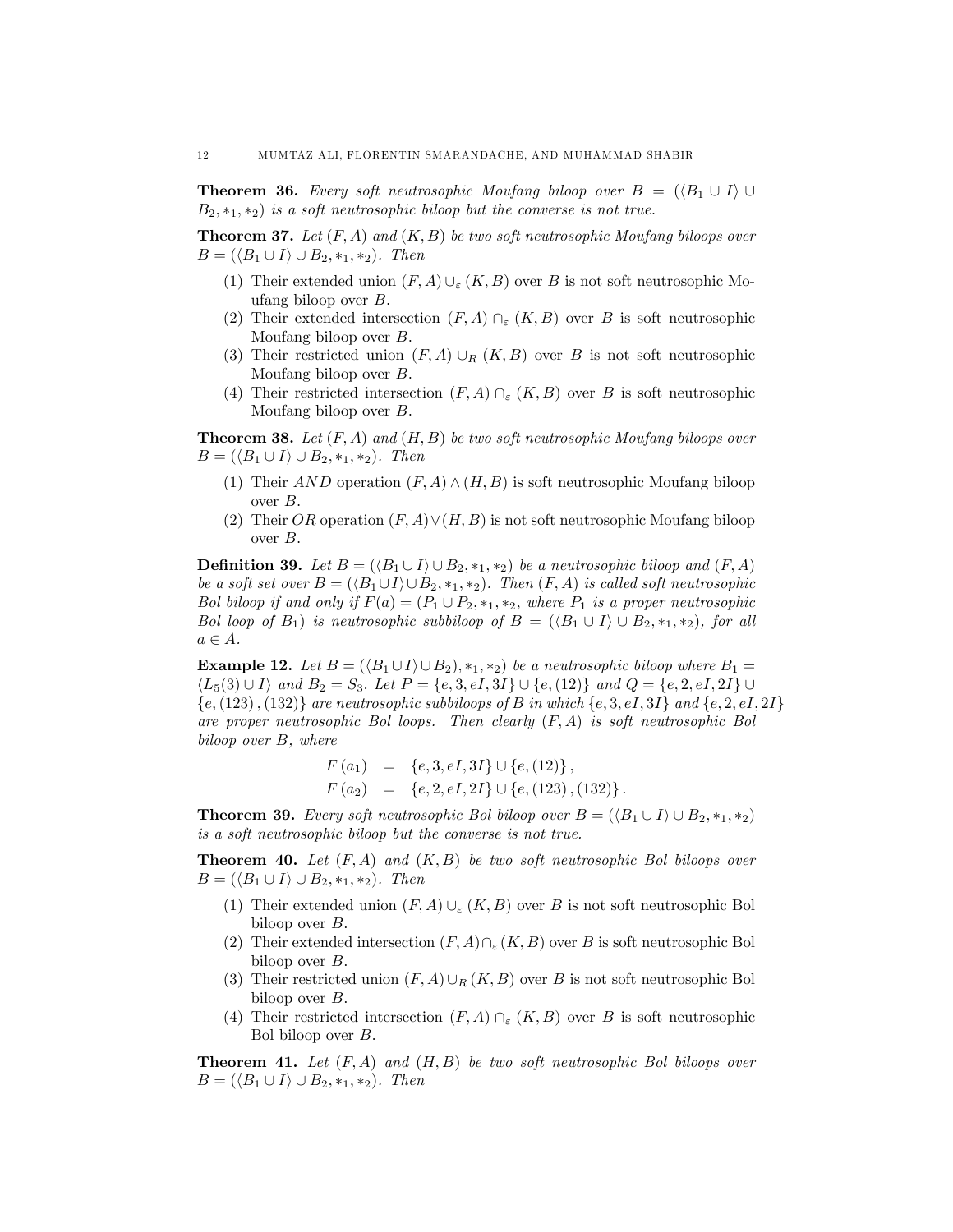- (1) Their AND operation  $(F, A) \wedge (H, B)$  is soft neutrosophic Bol biloop over B.
- (2) Their OR operation  $(F, A) \vee (H, B)$  is not soft neutrosophic Bol biloop over B.

**Definition 40.** Let  $(\langle B \cup I \rangle, *_{1}, *_{2})$  be a neutrosophic biloop and  $(F, A)$  be a soft set over  $(\langle B \cup I \rangle, *_1, *_2)$ . Then  $(F, A)$  is called soft Lagrange neutrosophic biloop if and only if  $F(a)$  is Lagrange neutrosophic subbiloop of  $(\langle B \cup I \rangle, *_1, *_2)$ , for all  $a \in A$ .

**Example 13.** Let  $B = (B_1 \cup B_2, \ast_1, \ast_2)$  be a neutrosophic biloop of order 20, where  $B_1 = \{(L_5(3) \cup I), *_1\}$  and  $B_2 = \{g | g^8 = 1\}$ . Let  $(P = P_1 \cup P_2, *_1, *_2)$  where  $P_1 = \{e, eI, 2, 2I\} \subset B_1$  and  $P_2 = \{1\} \subset B_2$  and  $(Q = Q_1 \cup Q_2, *_1, *_2)$  where  $Q_1 = \{e, eI, 3, 3I\} \subset B_1$  and  $Q_2 = \{1\} \subset B_2$  are Lagrange neutrosophic subbiloops of B. Then clearly  $(F, A)$  is a soft Lagrange neutrosophic biloop over B, where

$$
F(a_1) = \{e, eI, 2, 2I\} \cup \{1\},
$$
  

$$
F(a_2) = \{e, eI, 3, 3I\} \cup \{1\}.
$$

**Theorem 42.** Every soft Lagrange neutrosophic biloop over  $B = (\langle B_1 \cup I \rangle \cup$  $B_2, *_1, *_2$  is a soft neutrosophic biloop but the converse is not true.

**Theorem 43.** Let  $(F, A)$  and  $(K, B)$  be two soft Lagrange neutrosophic biloops over  $B = (\langle B_1 \cup I \rangle \cup B_2, *_1, *_2)$ . Then

- (1) Their extended union  $(F, A) \cup_{\varepsilon} (K, B)$  over B is not soft Lagrange neutrosophic biloop over B.
- (2) Their extended intersection  $(F, A) \cap_{\varepsilon} (K, B)$  over B is not soft Lagrange neutrosophic biloop over B.
- (3) Their restricted union  $(F, A) \cup_R (K, B)$  over B is not soft Lagrange neutrosophic biloop over B.
- (4) Their restricted intersection  $(F, A) \cap_{\varepsilon} (K, B)$  over B is not soft Lagrange neutrosophic biloop over B.

**Theorem 44.** Let  $(F, A)$  and  $(H, B)$  be two soft Lagrange neutrosophic biloops over  $B = (\langle B_1 \cup I \rangle \cup B_2, \ast_1, \ast_2)$ . Then

- (1) Their AND operation  $(F, A) \wedge (H, B)$  is not soft Lagrange neutrosophic biloop over B.
- (2) Their OR operation  $(F, A) \vee (H, B)$  is not soft Lagrange neutrosophic biloop over B.

**Definition 41.** Let  $(\langle B \cup I \rangle, *_1, *_2)$  be a neutrosophic biloop and  $(F, A)$  be a soft set over  $(\langle B \cup I \rangle, *_1, *_2)$ . Then  $(F, A)$  is called soft weakly Lagrange neutrosophic biloop if atleast one  $F(a)$  is not Lagrange neutrosophic subbiloop of  $(\langle B \cup I \rangle, *, *, *_2)$ , for some  $a \in A$ .

**Example 14.** Let  $B = (B_1 \cup B_2, *_1, *_2)$  be a neutrosophic biloop of order 20, where  $B_1 = \{ \langle L_5(3) \cup I \rangle, *_1 \}$  and  $B_2 = \{ g | g^8 = 1 \}$ . Let  $(P = P_1 \cup P_2, *_1, *_2)$  where  $P_1 = \{e, eI, 2, 2I\} \subset B_1$  and  $P_2 = \{1\} \subset B_2$  is a Lagrange neutrosophic subbiloop of B and  $(Q = Q_1 \cup Q_2, *_1, *_2)$  where  $Q_1 = \{e, eI, 3, 3I\} \subset B_1$  and  $Q_2 = \{1, g^4\} \subset B_2$ is not Lagrange neutrosophic subbiloop of  $B$ . Then clearly  $(F, A)$  is a soft weakly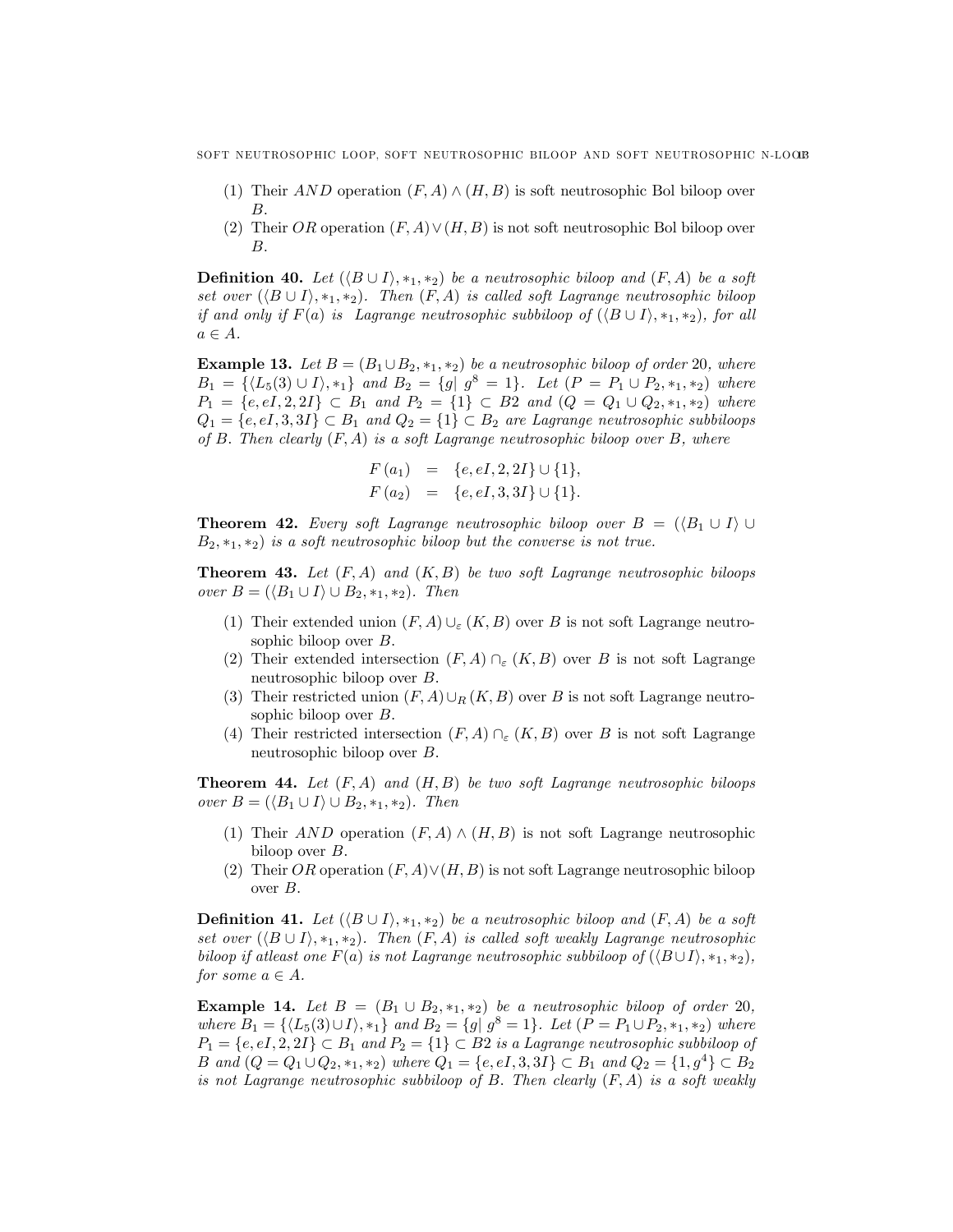Lagrange neutrosophic biloop over B, where

$$
F(a_1) = \{e, eI, 2, 2I\} \cup \{1\},
$$
  

$$
F(a_2) = \{e, eI, 3, 3I\} \cup \{1, g^4\}.
$$

**Theorem 45.** Every soft weakly Lagrange neutrosophic biloop over  $B = (\langle B_1 \cup B_2 \rangle)$  $I\setminus\cup B_2, *_1, *_2$  is a soft neutrosophic biloop but the converse is not true.

**Theorem 46.** If  $B = (\langle B_1 \cup I \rangle \cup B_2, \ast_1, \ast_2)$  is a weakly Lagrange neutrosophic biloop, then  $(F, A)$  over B is also soft weakly Lagrange neutrosophic biloop but the converse is not holds.

**Theorem 47.** Let  $(F, A)$  and  $(K, B)$  be two soft weakly Lagrange neutrosophic biloops over  $B = (\langle B_1 \cup I \rangle \cup B_2, *_1, *_2)$ . Then

- (1) Their extended union  $(F, A) \cup_{\varepsilon} (K, B)$  over B is not soft weakly Lagrange neutrosophic biloop over B.
- (2) Their extended intersection  $(F, A) \cap_{\varepsilon} (K, B)$  over B is not soft weakly Lagrange neutrosophic biloop over B.
- (3) Their restricted union  $(F, A) \cup_R (K, B)$  over B is not soft weakly Lagrange neutrosophic biloop over B.
- (4) Their restricted intersection  $(F, A) \cap_{\varepsilon} (K, B)$  over B is not soft weakly Lagrange neutrosophic biloop over B.

**Theorem 48.** Let  $(F, A)$  and  $(H, B)$  be two soft weakly Lagrange neutrosophic biloops over  $B = (\langle B_1 \cup I \rangle \cup B_2, *_1, *_2)$ . Then

- (1) Their AND operation  $(F, A) \wedge (H, B)$  is soft not weakly Lagrange neutrosophic biloop over B.
- (2) Their OR operation  $(F, A) \vee (H, B)$  is not soft weakly Lagrange neutrosophic biloop over B.

**Definition 42.** Let  $(\langle B \cup I \rangle, *_1, *_2)$  be a neutrosophic biloop and  $(F, A)$  be a soft set over  $(\langle B \cup I \rangle, *_1, *_2)$ . Then  $(F, A)$  is called soft Lagrange free neutrosophic biloop if and only if  $F(a)$  is not Lagrange neutrosophic subbiloop of  $(\langle B \cup I \rangle, *_1, *_2)$ , for all  $a \in A$ .

**Example 15.** Let  $B = (B_1 \cup B_2, \ast_1, \ast_2)$  be a neutrosophic biloop of order 20, where  $B_1 = \{ \langle L_5(3) \cup I \rangle, *_1 \}$  and  $B_2 = \{ g | g^8 = 1 \}$ . Let  $(P = P_1 \cup P_2, *_1, *_2)$  where  $P_1 =$  ${e, eI, 2, 2I} \subset B_1$  and  $P_2 = {1, g^2, g^4, g^6} \subset B_2$  and  $(Q = Q_1 \cup Q_2, *_1, *_2)$  where  $Q_1 = \{e, eI, 3, 3I\} \subset B_1$  and  $Q_2 = \{1, g^4\} \subset B_2$  are not Lagrange neutrosophic subbiloop of B. Then clearly  $(F, A)$  is a soft Lagrange free neutrosophic biloop over B, where

$$
F(a_1) = \{e, eI, 2, 2I\} \cup \{1, g^2, g^4, g^6\},
$$
  

$$
F(a_2) = \{e, eI, 3, 3I\} \cup \{1, g^4\}.
$$

**Theorem 49.** Every soft Lagrange free neutrosophic biloop over  $B = (\langle B_1 \cup I \rangle \cup$  $B_2, *_1, *_2$  is a soft neutrosophic biloop but the converse is not true.

**Theorem 50.** If  $B = (\langle B_1 \cup I \rangle \cup B_2, \ast_1, \ast_2)$  is a Lagrange free neutrosophic biloop, then  $(F, A)$  over B is also soft Lagrange free neutrosophic biloop but the converse is not holds.

**Theorem 51.** Let  $(F, A)$  and  $(K, B)$  be two soft Lagrange free neutrosophic biloops over  $B = (\langle B_1 \cup I \rangle \cup B_2, \ast_1, \ast_2)$ . Then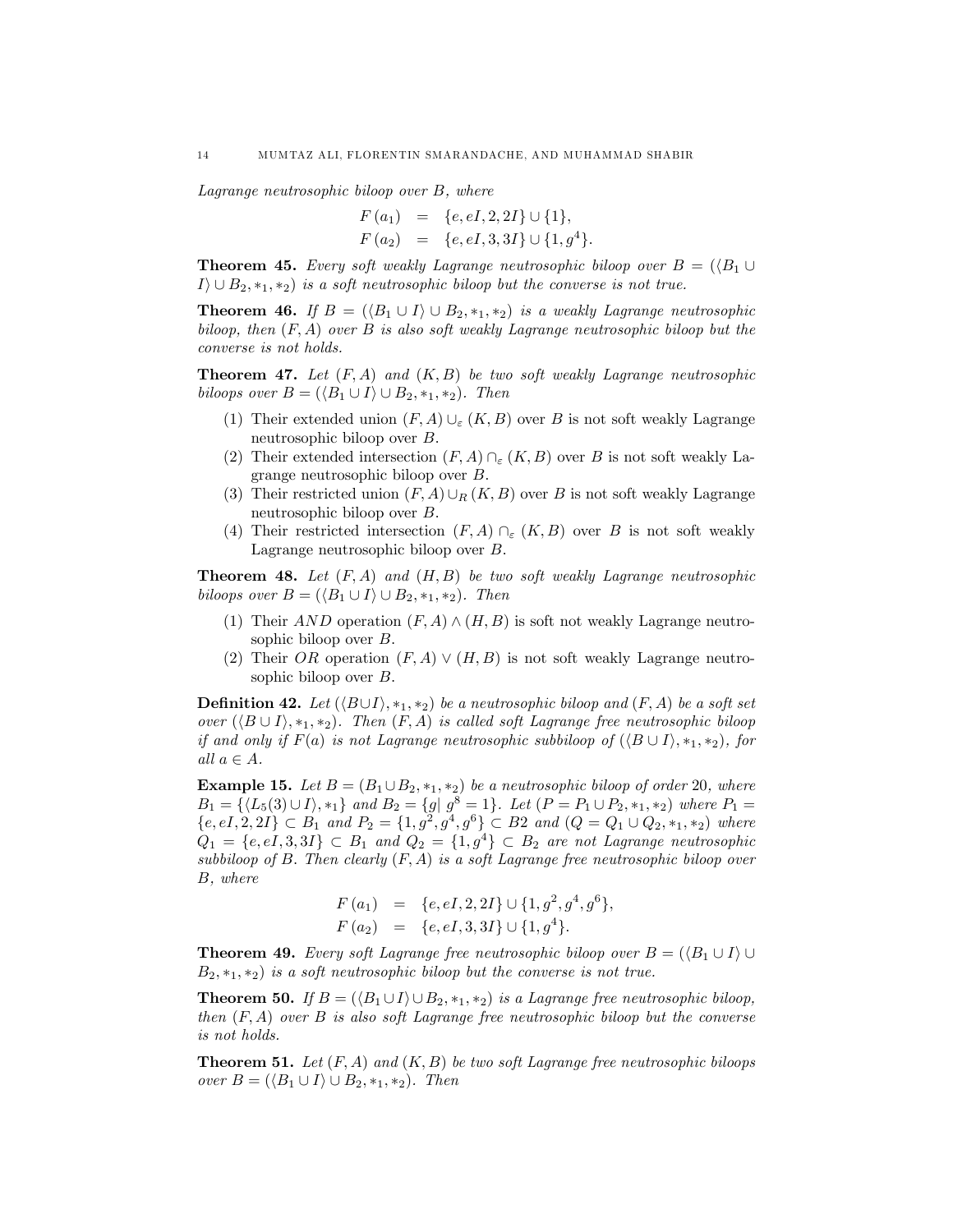- (1) Their extended union  $(F, A) \cup_{\varepsilon} (K, B)$  over B is not soft Lagrange free neutrosophic biloop over B.
- (2) Their extended intersection  $(F, A) \cap_{\varepsilon} (K, B)$  over B is not soft Lagrange free neutrosophic biloop over B.
- (3) Their restricted union  $(F, A) \cup_R (K, B)$  over B is not soft Lagrange free neutrosophic biloop over B.
- (4) Their restricted intersection  $(F, A) \cap_{\varepsilon} (K, B)$  over B is not soft Lagrange free neutrosophic biloop over B.

**Theorem 52.** Let  $(F, A)$  and  $(H, B)$  be two soft Lagrange free neutrosophic biloops over  $B = (\langle B_1 \cup I \rangle \cup B_2, *_1, *_2)$ . Then

- (1) Their AND operation  $(F, A) \wedge (H, B)$  is not soft Lagrange free neutrosophic biloop over B.
- (2) Their OR operation  $(F, A) \vee (H, B)$  is not soft Lagrange free neutrosophic biloop over B.

**Definition 43.** Let  $B = (B_1 \cup B_2, *_1, *_2)$  be a neutrosophic biloop where  $B_1$  is a neutrosopphic biloop and  $B_2$  is a neutrosophic group and  $(F, A)$  be soft set over B. Then  $(F, A)$  over B is called soft strong neutrosophic biloop if and only if  $F(a)$  is a neutrosopchic subbiloop of B, for all  $a \in A$ .

**Example 16.** Let  $(B = B_1 \cup B_2, *_1, *_2)$  where  $B_1 = \langle L_5(2) \cup I \rangle$  is a neutrosophic loop and  $B_2 = \{1, 2, 3, 4, I, 2I, 3I, 4I\}$  under multiplication modulo 5 is a neutrosophic group. Let  $P = \{e, 2, eI, 2I\} \cup \{1, I, 4I\}$  and  $Q = \{e, 3, eI, 3I\} \cup \{1, I\}$  are neutrosophic subbiloops of B. Then  $(F, A)$  is soft strong neutrosophic biloop of B, where

$$
F(a_1) = \{e, 2, eI, 2I\} \cup \{1, I, 4I\},
$$
  

$$
F(a_2) = \{e, 3, eI, 3I\} \cup \{1, I\}.
$$

**Theorem 53.** Every soft strong neutrosophic biloop over  $B = (\langle B_1 \cup I \rangle \cup B_2, *_1, *_2)$ is a soft neutrosophic biloop but the converse is not true.

**Theorem 54.** If  $B = (\langle B_1 \cup I \rangle \cup B_2, \ast_1, \ast_2)$  is a strong neutrosophic biloop, then  $(F, A)$  over B is also soft strong neutrosophic biloop but the converse is not holds.

**Theorem 55.** Let  $(F, A)$  and  $(K, B)$  be two soft soft neutrosophic biloops over  $B = (\langle B_1 \cup I \rangle \cup B_2, \ast_1, \ast_2).$  Then

- (1) Their extended union  $(F, A) \cup_{\varepsilon} (K, B)$  over B is not soft strong neutrosophic biloop over B.
- (2) Their extended intersection  $(F, A) \cap_{\varepsilon} (K, B)$  over B is soft strong neutrosophic biloop over B.
- (3) Their restricted union  $(F, A) \cup_R (K, B)$  over B is not soft strong neutrosophic biloop over B.
- (4) Their restricted intersection  $(F, A) \cap_{\varepsilon} (K, B)$  over B is soft strong neutrosophic biloop over B.

**Theorem 56.** Let  $(F, A)$  and  $(H, B)$  be two soft strong neutrosophic biloops over  $B = (\langle B_1 \cup I \rangle \cup B_2, \ast_1, \ast_2).$  Then

(1) Their AND operation  $(F, A) \wedge (H, B)$  is soft strong neutrosophic biloop over B.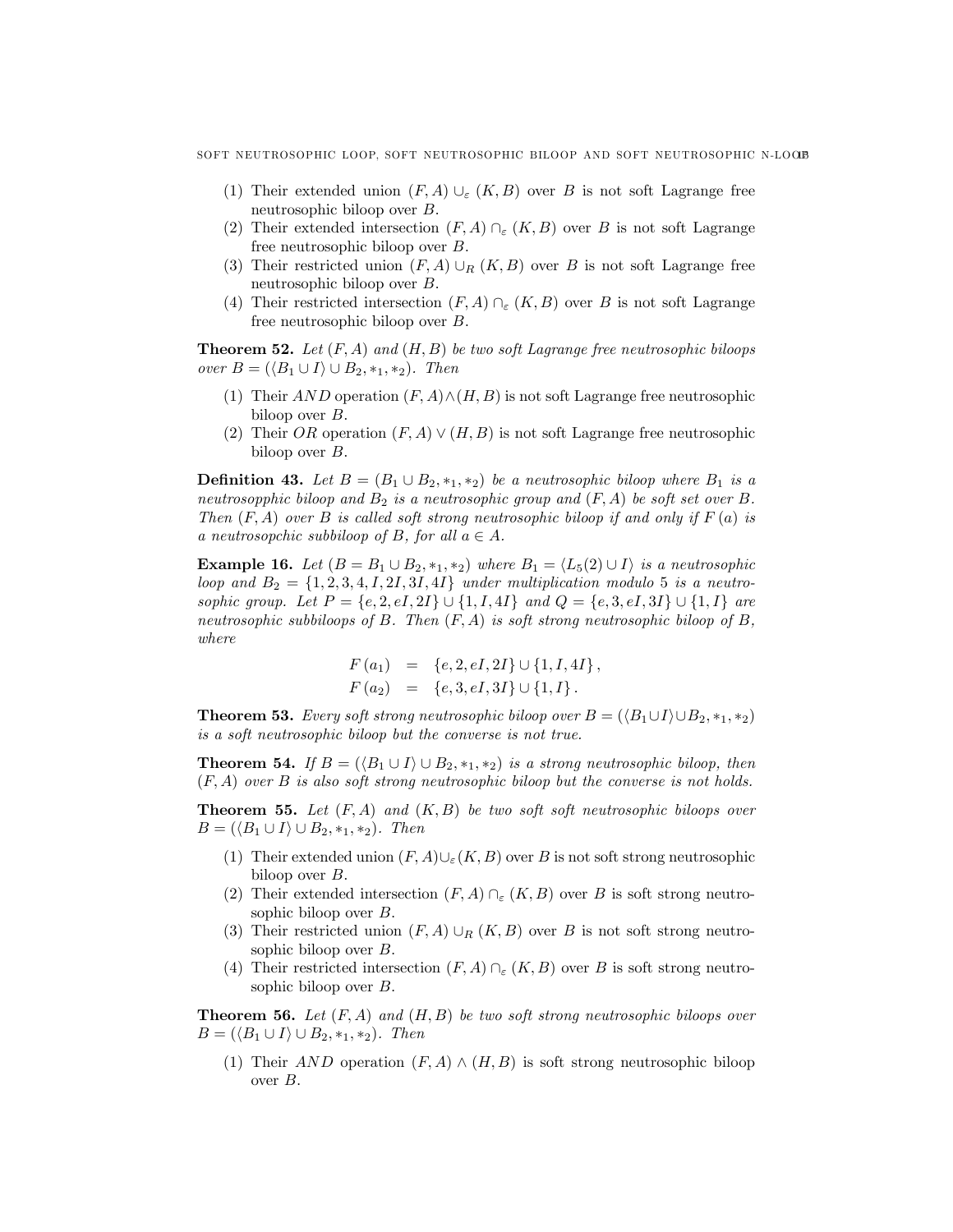(2) Their OR operation  $(F, A) \vee (H, B)$  is not soft strong neutrosophic biloop over  $B$ .

**Definition 44.** Let  $B = (B1 \cup B2, *1, *2)$  be a neutrosophic biloop of type II and  $(F, A)$  be a soft set over B. Then  $(F, A)$  over B is called soft neutrosophic biloop of type II if and only if  $F(a)$  is a neutrosopchic subbiloop of B, for all  $a \in A$ .

**Example 17.** Let  $B = (B1 \cup B2, *1, *2)$  where  $B1 = \langle L7(3) \cup I \rangle$  and  $B2 =$  $L5(2)$ , then B is a neutrosophic biloop of type II. Hence  $(F, A)$  over B is a soft neutrosophic biloop of type II.

All the properties defined for soft neutrosophic biloop can easily be extend to soft neutrosophic biloop of type II.

# 8. Soft Neutrosophic N-loop

**Definition 45.** Let  $S(B) = \{ S(B_1) \cup S(B_2) \cup ... \cup S(B_n), *_1, ..., *_N \}$  be a neutrosophic N-loop and  $(F, A)$  be a soft set over  $S(B)$ . Then  $(F, A)$  over  $S(B)$  is called soft neutrosophic N-loop if and only if  $F(a)$  is a neutrosopchic sub N-loop of  $S(B)$ , for all  $a \in A$ .

**Example 18.** Let  $S(B) = \{S(B_1 \cup S(B_2) \cup S(B_3), *_1, *_2, *_3\}$  where  $S(B_1) =$  $\{\langle L_5(3) \cup I \rangle\}$ ,  $S(B_2) = \langle g | g^{12} = 1 \rangle$  and  $S(B_3) = S_3$ , is a neutrosophic 3-loop. Let  $P = \{e, eI, 2, 2I, 1, g^6, e, (12)\}$  and  $\{e, eI, 3, 3I, 1, g^4, g^8, e, (13)\}$  are neutrosophic sub N-loops of  $S(B)$ . Then  $(F, A)$  is sof neutrosophic N-loop over  $S(B)$ , where

$$
F(a_1) = \{e, eI, 2, 2I, 1, g^6, e, (12)\},
$$
  

$$
F(a_2) = \{e, eI, 3, 3I, 1, g^4, g^8, e, (13)\}.
$$

**Theorem 57.** Let  $(F, A)$  and  $(H, A)$  be two soft neutrosophic N-loops over  $S(B)$ . Then their intersection  $(F, A) \cap (H, A)$  is again a soft neutrosophic biloop over  $S(B)$ .

*Proof.* Straight forward. □

**Theorem 58.** Let  $(F, A)$  and  $(H, C)$  be two soft neutrosophic N-loops over  $S(B)$ such that  $A \cap C = \phi$ , then their union is soft neutrosophic biloop over  $S(B)$ .

*Proof.* Straight forward. □

**Theorem 59.** Let  $(F, A)$  and  $(K, C)$  be two soft neutrosophic N-loops over  $S(B)$  =  $(S (B_1) \cup S (B_2) \cup, ..., \cup S (B_N), *_1, ..., *_N).$  Then

- (1) Their extended union  $(F, A) \cup_{\varepsilon} (K, C)$  over  $S(B)$  is not soft neutrosophic  $N$ -loop over  $S(B)$ .
- (2) Their extended intersection  $(F, A) \cap_{\varepsilon} (K, C)$  over  $S (B)$  is soft neutrosophic  $N$ -loop over  $S(B)$ .
- (3) Their restricted union  $(F, A) \cup_R (K, C)$  over  $S (B)$  is not soft neutrosophic  $N$ -loop over  $S(B)$ .
- (4) Their restricted intersection  $(F, A) \cap_{\varepsilon} (K, C)$  over  $S (B)$  is soft neutrosophic  $N$ -loop over  $S(B)$ .

**Theorem 60.** Let  $(F, A)$  and  $(H, C)$  be two soft neutrosophic N-loops over  $S(B)$ . Then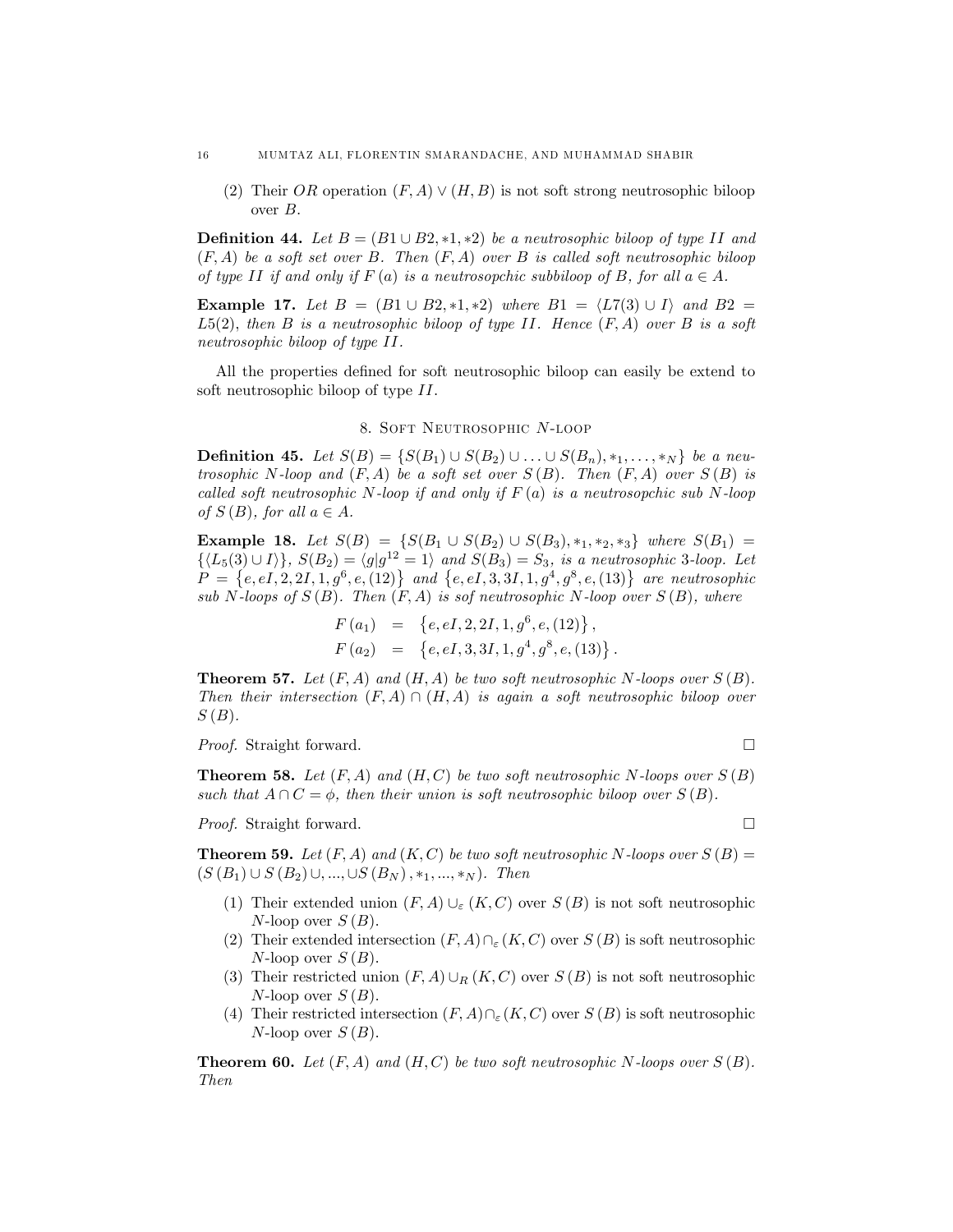- (1) Their AND operation  $(F, A) \wedge (H, B)$  is soft neutrosophic N-loop over  $S(B)$ .
- (2) Their OR operation  $(F, A) \vee (H, B)$  is not soft neutrosophic N-loop over  $S(B)$ .

**Definition 46.** Let  $S(L) = \{L_1 \cup L_2 \cup ... \cup L_N, *_1, ..., *_N\}$  be a neutrosophic N-loop of level II and  $(F, A)$  be a soft set over  $S(L)$ . Then  $(F, A)$  over  $S(L)$  is called soft neutrosophic N-loop of level II if and only if  $F(a)$  is a neutrosopchic sub N-loop of  $S(L)$ , for all  $a \in A$ .

**Example 19.** Let  $S(L) = \{L_1 \cup L_2 \cup L_3 \cup L_4, *_1, *_2, *_3, *_4\}$  be a neutrosophic 4-loop of level II where  $L_1 = \{ \langle L_5(3) \cup I \rangle \}, L_2 = \{e, 1, 2, 3\}, L_3 = S_3 \text{ and } L_4 = N(Z_3),$ under multiplication modulo 3. Let  $P = \{e, eI, 2, 2I\} \cup \{e, 1\} \cup \{e, (12)\} \cup \{1, I\}$ and  $\{e, eI, 3, 3I\} \cup \{e, 2\} \cup \{e, (13)\} \cup \{1, 2\}$  are neutrosophic sub N-loops of  $S(L)$ . Then  $(F, A)$  is sof neutrosophic N-loop of level II over  $S(L)$ , where

$$
F(a_1) = \{e, eI, 2, 2I\} \cup \{e, 1\} \cup \{e, (12)\} \cup \{1, I\},
$$
  

$$
F(a_2) = \{e, eI, 3, 3I\} \cup \{e, 2\} \cup \{e, (13)\} \cup \{1, 2\}.
$$

**Theorem 61.** Every soft neutrosophic N-loop of level II over  $S(L) = \{L_1 \cup L_2 \cup L_3\}$  $\ldots \cup L_N$ ,  $*_1, \ldots, *_N$  is a soft neutrosophic N-loop but the converse is not true.

**Theorem 62.** Let  $(F, A)$  and  $(K, C)$  be two soft neutrosophic N-loops of level II over  $S(L) = \{L_1 \cup L_2 \cup ... \cup L_N, *_1, ..., *_N\}$ . Then

- (1) Their extended union  $(F, A) \cup_{\varepsilon} (K, C)$  over  $S(L)$  is not soft neutrosophic  $N$ -loop of level II over  $S(L)$ .
- (2) Their extended intersection  $(F, A) \cap_{\varepsilon} (K, C)$  over  $S (L)$  is soft neutrosophic  $N$ -loop of level II over  $S(L)$ .
- (3) Their restricted union  $(F, A) \cup_R (K, C)$  over  $S (L)$  is not soft neutrosophic  $N$ -loop of level II over  $S(L)$ .
- (4) Their restricted intersection  $(F, A) \cap_{\varepsilon} (K, C)$  over  $S (L)$  is soft neutrosophic  $N$ -loop of level II over  $S(L)$ .

**Theorem 63.** Let  $(F, A)$  and  $(H, C)$  be two soft neutrosophic N-loops of level II over  $S(L) = \{L_1 \cup L_2 \cup ... \cup L_N, *_1, ..., *_N\}$ . Then

- (1) Their AND operation  $(F, A) \wedge (H, B)$  is soft neutrosophic N-loop of level II over  $S(L)$ .
- (2) Their OR operation  $(F, A) \vee (H, B)$  is not soft neutrosophic N-loop of level 11 over  $S(L)$ .

Now what all we define for neutrosophic  $N$ -loops will be carried out to neutrosophic  $N$ -loops of level  $II$  with appropriate modifications.

**Definition 47.** Let  $(F, A)$  be a soft neutrosophic N-loop over  $S(B) = (S(B_1) \cup$  $S(B_2)\cup, ..., \cup S(B_N), *_{1}, ..., *_{N}$ , then  $(F, A)$  is called the identity soft neutrosophic N-loop over  $S(B)$  if  $F(a) = \{e_1, e_2, ..., e_N\}$ , for all  $a \in A$ , where  $e_1, e_2, ..., e_N$  are the identities element of  $S(B_1), S(B_2), ..., S(B_N)$  respectively.

**Definition 48.** Let  $(F, A)$  be a soft neutrosophic N-loop over  $S(B) = (S(B_1) \cup$  $S(B_2)\cup, ..., \cup S(B_N), *_{1}, ..., *_{N}$ , then  $(F, A)$  is called Full-soft neutrosophic N-loop over  $S(B)$  if  $F(a) = S(B)$ , for all  $a \in A$ .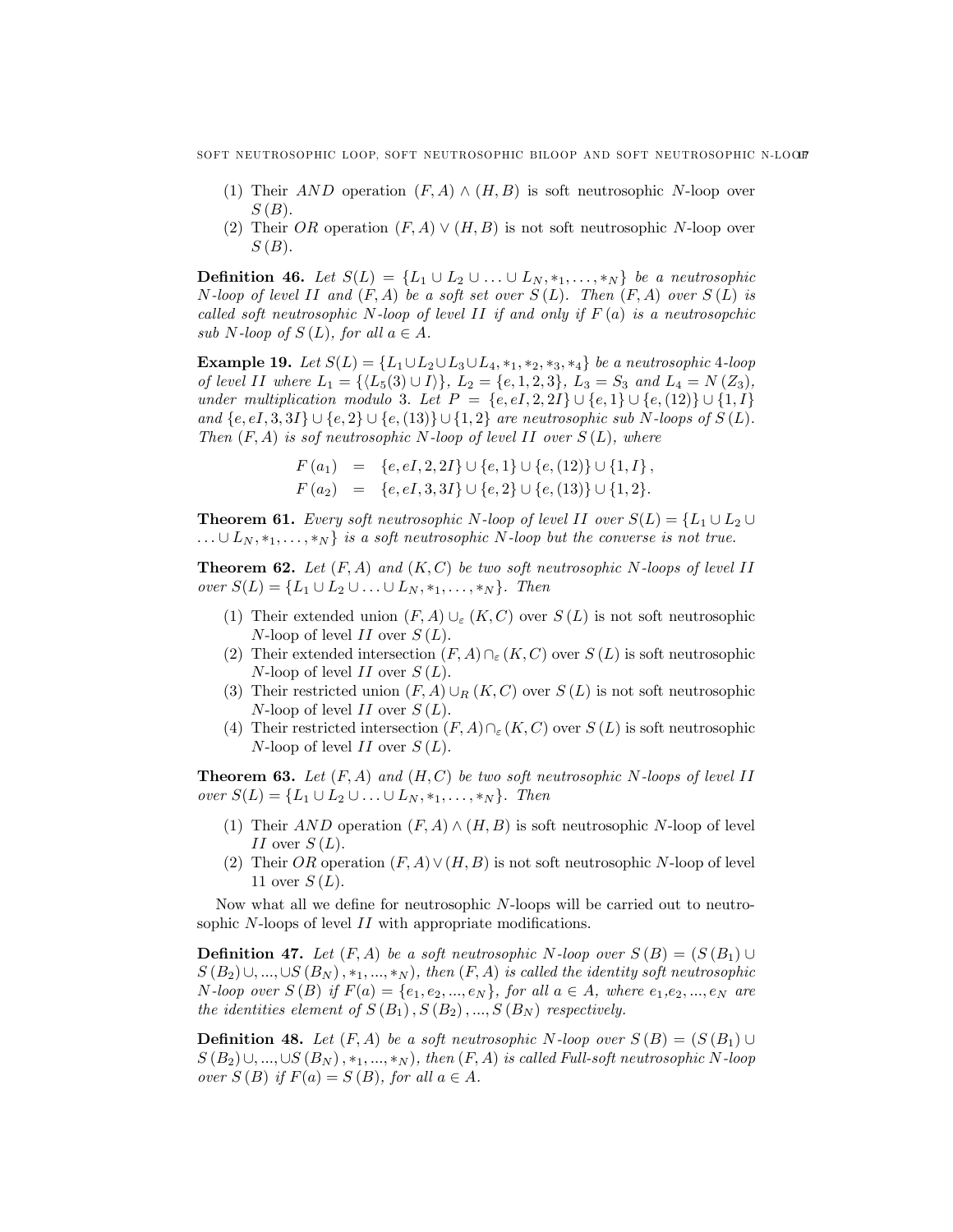**Definition 49.** Let  $(F, A)$  and  $(H, C)$  be two soft neutrosophic N-loops over  $S(B)$  =  $(S (B_1) \cup S (B_2) \cup, ..., \cup S (B_N), *_{1}, ..., *_{N}).$  Then  $(H, C)$  is soft neutrosophic sub  $N$ -loop of  $(F, A)$ , if

- $(1)$   $B \subset A$ .
- (2)  $H(a)$  is neutrosophic sub N-loop of  $F(a)$ , for all  $a \in A$ .

**Definition 50.** Let  $S(B) = (S(B_1) \cup S(B_2) \cup, ..., \cup S(B_N), *_1, ..., *_N)$  be a neutrosophic N-loop and  $(F, A)$  be a soft set over  $S(B)$ . Then  $(F, A)$  is called soft Lagrange neutrosophic N-loop if and only if  $F(a)$  is Lagrange neutrosophic sub N-loop of  $S(B)$ , for all  $a \in A$ .

**Theorem 64.** All soft Lagrange neutrosophic N-loops are soft neutrosophic Nloops but the converse is not true.

**Theorem 65.** Let  $(F, A)$  and  $(K, C)$  be two soft Lagrange neutrosophic N-loops over  $S(B) = (S(B_1) \cup S(B_2) \cup, ..., \cup S(B_N), *_1, ..., *_N).$  Then

- (1) Their extended union  $(F, A) \cup_{\varepsilon} (K, C)$  over  $S (B)$  is not soft Lagrange neutrosophic N-loop over  $S(B)$ .
- (2) Their extended intersection  $(F, A)\cap_{\varepsilon}(K, C)$  over  $S(B)$  is not soft Lagrange neutrosophic N-loop over  $S(B)$ .
- (3) Their restricted union  $(F, A) \cup_R (K, C)$  over  $S (B)$  is not soft Lagrange neutrosophic N-loop over  $S(B)$ .
- (4) Their restricted intersection  $(F, A) \cap_{\varepsilon} (K, C)$  over  $S (B)$  is not soft Lagrange neutrosophic  $N$ -loop over  $S(B)$ .

**Theorem 66.** Let  $(F, A)$  and  $(H, C)$  be two soft Lagrange neutrosophic N-loops over  $S(B)$ . Then

- (1) Their AND operation  $(F, A) \wedge (H, B)$  is not soft Lagrane neutrosophic  $N$ -loop over  $S(B)$ .
- (2) Their OR operation  $(F, A) \vee (H, B)$  is not soft Lagrange neutrosophic Nloop over  $S(B)$ .

**Definition 51.** Let  $S(B) = (S(B_1) \cup S(B_2) \cup, ..., \cup S(B_N), *_1, ..., *_N)$  be a neutrosophic N-loop and  $(F, A)$  be a soft set over  $S(B)$ . Then  $(F, A)$  is called soft weakly Lagrange neutrosophic N-loop if at least one  $F(a)$  is not Lagrange neutrosophic sub N-loop of  $S(B)$ , for all  $a \in A$ .

Theorem 67. All soft weakly Lagrange neutrosophic N-loops are soft neutrosophic N-loops but the converse is not true.

**Theorem 68.** Let  $(F, A)$  and  $(K, C)$  be two soft weakly Lagrange neutrosophic  $N\text{-}loops over S (B) = (S (B_1) \cup S (B_2) \cup, ..., \cup S (B_N), *_{1}, ..., *_{N}).$  Then

- (1) Their extended union  $(F, A) \cup_{\varepsilon} (K, C)$  over  $S (B)$  is not soft weakly Lagrange neutrosophic N-loop over  $S(B)$ .
- (2) Their extended intersection  $(F, A) \cap_{\varepsilon} (K, C)$  over  $S (B)$  is not soft weakly Lagrange neutrosophic N-loop over  $S(B)$ .
- (3) Their restricted union  $(F, A) \cup_R (K, C)$  over  $S (B)$  is not soft weakly Lagrange neutrosophic N-loop over  $S(B)$ .
- (4) Their restricted intersection  $(F, A) \cap_{\varepsilon} (K, C)$  over  $S (B)$  is not soft weakly Lagrange neutrosophic N-loop over  $S(B)$ .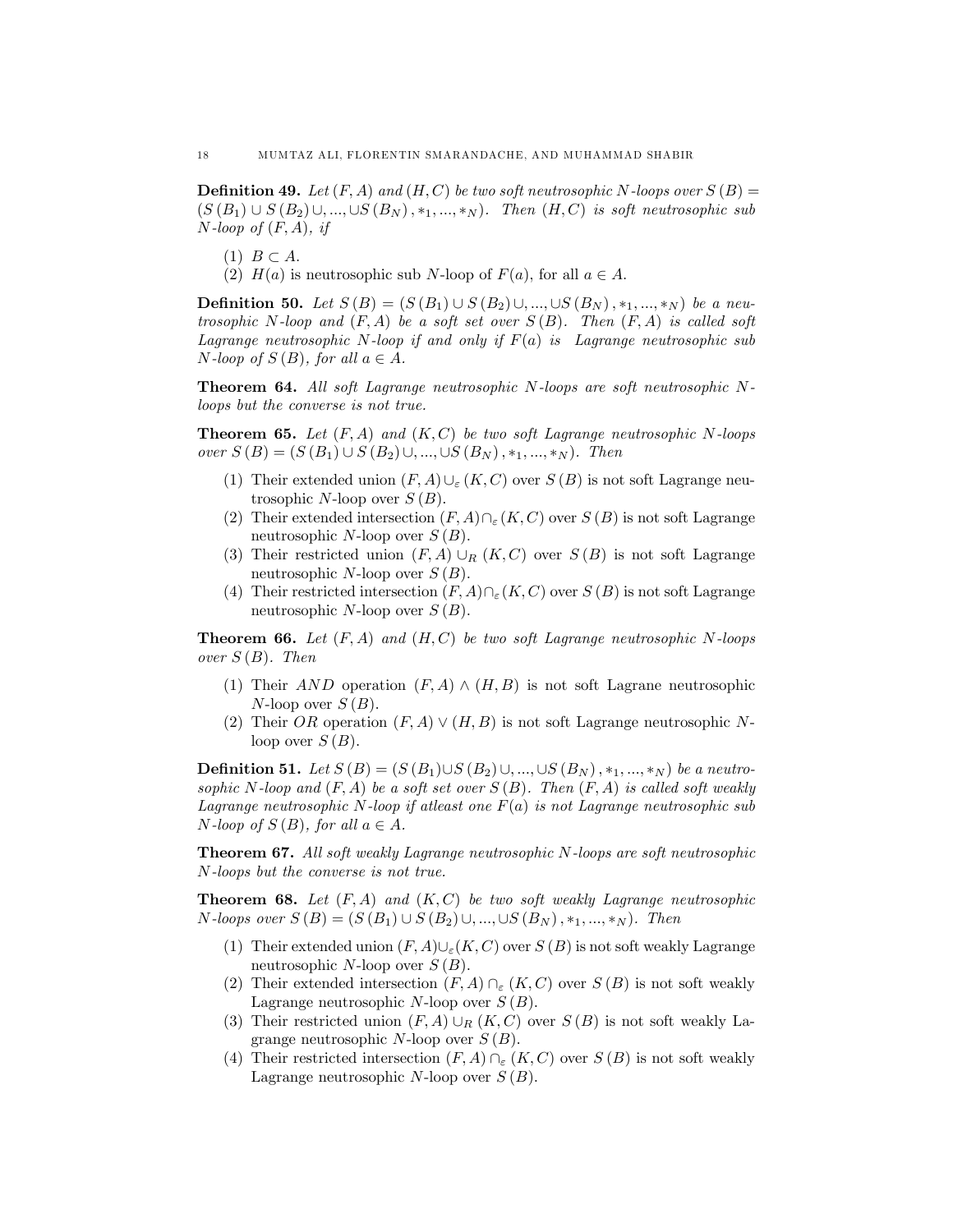**Theorem 69.** Let  $(F, A)$  and  $(H, C)$  be two soft weakly Lagrange neutrosophic  $N$ -loops over  $S(B)$ . Then

- (1) Their AND operation  $(F, A) \wedge (H, B)$  is not soft weakly Lagrane neutrosophic N-loop over  $S(B)$ .
- (2) Their OR operation  $(F, A) \vee (H, B)$  is not soft weakly Lagrange neutrosophic N-loop over  $S(B)$ .

**Definition 52.** Let  $S(B) = (S(B_1) \cup S(B_2) \cup, ..., \cup S(B_N), *_1, ..., *_N)$  be a neutrosophic N-loop and  $(F, A)$  be a soft set over  $S(B)$ . Then  $(F, A)$  is called soft Lagrange free neutrosophic N-loop if and only if  $F(a)$  is not Lagrange neutrosophic sub N-loop of  $S(B)$ , for all  $a \in A$ .

Theorem 70. All soft Lagrange free neutrosophic N-loops are soft neutrosophic N-loops but the converse is not true.

**Theorem 71.** Let  $(F, A)$  and  $(K, C)$  be two soft Lagrange free neutrosophic Nloops over  $S(B) = (S(B_1) \cup S(B_2) \cup, ..., \cup S(B_N), *_1, ..., *_N).$  Then

- (1) Their extended union  $(F, A) \cup_{\varepsilon} (K, C)$  over  $S (B)$  is not soft Lagrange free neutrosophic N-loop over  $S(B)$ .
- (2) Their extended intersection  $(F, A)\cap_{\varepsilon}(K, C)$  over  $S(B)$  is not soft Lagrange free neutrosophic N-loop over  $S(B)$ .
- (3) Their restricted union  $(F, A) \cup_R (K, C)$  over  $S (B)$  is not soft Lagrange free neutrosophic N-loop over  $S(B)$ .
- (4) Their restricted intersection  $(F, A) \cap_{\varepsilon} (K, C)$  over  $S (B)$  is not soft Lagrange free neutrosophic N-loop over  $S(B)$ .

**Theorem 72.** Let  $(F, A)$  and  $(H, C)$  be two soft Lagrange free neutrosophic Nloops over  $S(B)$ . Then

- (1) Their AND operation  $(F, A) \wedge (H, B)$  is not soft Lagrane free neutrosophic  $N$ -loop over  $S(B)$ .
- (2) Their OR operation  $(F, A) \vee (H, B)$  is not soft Lagrange free neutrosophic  $N$ -loop over  $S(B)$ .

**Definition 53.** Let  $\{ \langle L \cup I \rangle = L_1 \cup L_2 \cup L_3, *_1, \ldots, *_N \}$  be a neutrosophic N-loop and  $(F, A)$  be a soft set over  $\{ \langle L \cup I \rangle = L_1 \cup L_2 \cup L_3, *_1, ..., *_N \}.$  Then  $(F, A)$  over  $\{\langle L \cup I \rangle = L_1 \cup L_2 \cup L_3, *_1, ..., *_N\}$  is called soft strong neutrosophic N-loop if and only if F (a) is strong neutrosopchic sub N-loop of  $\{ \langle L \cup I \rangle = L_1 \cup L_2 \cup L_3, *_1, ..., *_N \},\$ for all  $a \in A$ .

**Example 20.** Let  $\{ \langle L \cup I \rangle = L_1 \cup L_2 \cup L_3, *_1, *_2, *_3 \}$  where  $L_1 = \langle L_5(3) \cup I \rangle, L_2 =$  $\langle L_7(3) \cup I \rangle$  and  $L_2 = \{1, 2, I, 2I\}$ .  $\{\langle L \cup I \rangle\}$  is a strong neutrosophic 3-loop. Then  $(F, A)$  is a soft strong neutrosophic N-loop over  $\langle L \cup I \rangle$ , where

$$
F(a_1) = \{e, 2, eI, 2I\} \cup \{e, 2, eI, 2I\} \cup \{1, I\},
$$
  

$$
F(a_2) = \{e, 3, eI, 3I\} \cup \{e, 3, eI, 3I\} \cup \{1, 2, 2I\}.
$$

Theorem 73. All soft strong neutrosophic N-loops are soft neutrosophic N-loops but the converse is not true.

**Theorem 74.** Let  $(F, A)$  and  $(K, C)$  be two soft strong neutrosophic N-loops over  $\{\langle L \cup I \rangle = L_1 \cup L_2 \cup L_3, *_1, ..., *_N\}.$  Then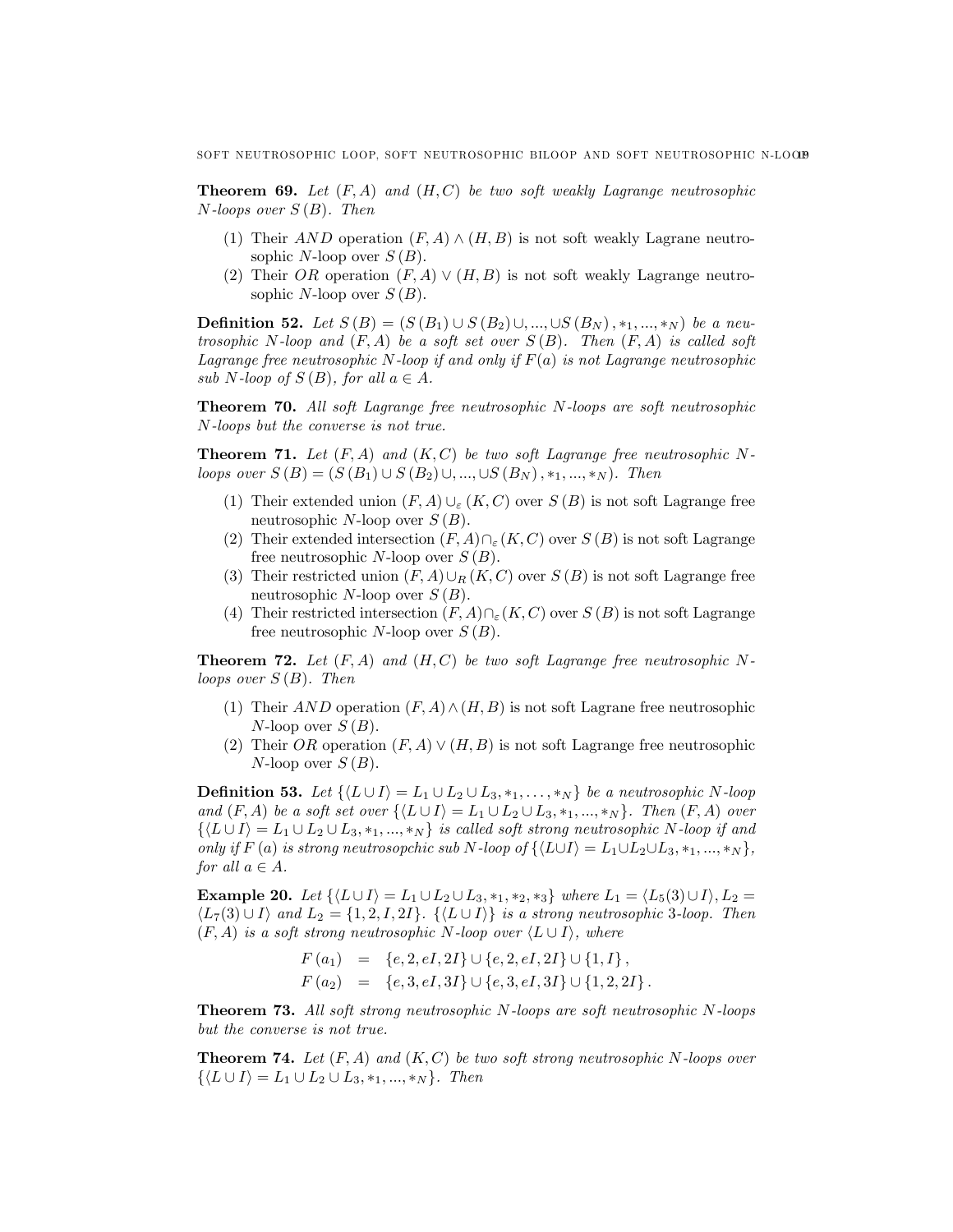- (1) Their extended union  $(F, A) \cup_{\varepsilon} (K, C)$  over  $\{ \langle L \cup I \rangle = L_1 \cup L_2 \cup L_3, *_1, ..., *_N \}$ is not soft Lagrange free neutrosophic N-loop.
- (2) Their extended intersection  $(F, A) \cap_{\varepsilon} (K, C)$  over  $\{L \cup I\} = L_1 \cup L_2 \cup$  $L_3, *_1, ..., *_N$  is soft Lagrange free neutrosophic N-loop.
- (3) Their restricted union  $(F, A) \cup_R (K, C)$  over  $\{ \langle L \cup I \rangle = L_1 \cup L_2 \cup L_3, *_1, ..., *_N \}$ is not soft Lagrange free neutrosophic N-loop over.
- (4) Their restricted intersection  $(F, A) \cap_{\varepsilon} (K, C)$  over  $\{ \langle L \cup I \rangle = L_1 \cup L_2 \cup$  $L_3, *_1, ..., *_N$  is soft Lagrange free neutrosophic N-loop over.

**Theorem 75.** Let  $(F, A)$  and  $(H, C)$  be two soft strong neutrosophic N-loops over  $\{\langle L \cup I \rangle = L_1 \cup L_2 \cup L_3, *_1, ..., *_N\}.$  Then

- (1) Their AND operation  $(F, A) \wedge (H, B)$  is soft strong neutrosophic N-loop over  $\{ \langle L \cup I \rangle = L_1 \cup L_2 \cup L_3, *_1, ..., *_N \}.$
- (2) Their OR operation  $(F, A) \vee (H, B)$  is not soft strong neutrosophic N-loop over  $\{ \langle L \cup I \rangle = L_1 \cup L_2 \cup L_3, *_1, ..., *_N \}.$

**Definition 54.** Let  $(F, A)$  and  $(H, C)$  be two soft strong neutrosophic N-loops over  $\{\langle L \cup I \rangle = L_1 \cup L_2 \cup L_3, *_1, ..., *_N\}.$  Then  $(H, C)$  is soft strong neutrosophic sub  $N$ -loop of  $(F, A)$ , if

- (1)  $B \subset A$ .
- (2)  $H(a)$  is neutrosophic sub N-loop of  $F(a)$ , for all  $a \in A$ .

**Definition 55.** Let  $\{ \langle L \cup I \rangle = L_1 \cup L_2 \cup L_3, *_1, ..., *_N \}$  be a strong neutrosophic N-loop and  $(F, A)$  be a soft set over  $\{ \langle L \cup I \rangle = L_1 \cup L_2 \cup L_3, *_1, ..., *_N \}.$  Then  $(F, A)$  is called soft strong Lagrange neutrosophic N-loop if and only if  $F(a)$  is strong Lagrange neutrosophic sub N-loop of  $\{ \langle L \cup I \rangle = L_1 \cup L_2 \cup L_3, *,_1, ..., *_{N} \},$  for all  $a \in A$ .

Theorem 76. All soft strong Lagrange neutrosophic N-loops are soft Lagrange neutrosophic N-loops but the converse is not true.

Theorem 77. All soft strong Lagrange neutrosophic N-loops are soft neutrosophic N-loops but the converse is not true.

**Theorem 78.** Let  $(F, A)$  and  $(K, C)$  be two soft strong Lagrange neutrosophic *N*-loops over  $\{ \langle L \cup I \rangle = L_1 \cup L_2 \cup L_3, *_1, ..., *_N \}.$  Then

- (1) Their extended union  $(F, A) \cup_{\varepsilon} (K, C)$  over  $\{ \langle L \cup I \rangle = L_1 \cup L_2 \cup L_3, *_1, ..., *_N \}$ is not soft strong Lagrange neutrosophic N-loop.
- (2) Their extended intersection  $(F, A) \cap_{\varepsilon} (K, C)$  over  $\{L \cup I\} = L_1 \cup L_2 \cup$  $L_3, *_1, ..., *_{N}$  is not soft strong Lagrange neutrosophic N-loop.
- (3) Their restricted union  $(F, A) \cup_R (K, C)$  over  $\{ \langle L \cup I \rangle = L_1 \cup L_2 \cup L_3, \ast_1, ..., \ast_N \}$ is not soft strong Lagrange neutrosophic N-loop over.
- (4) Their restricted intersection  $(F, A) \cap_{\varepsilon} (K, C)$  over  $\{ \langle L \cup I \rangle = L_1 \cup L_2 \cup$  $L_3, *_1, ..., *_N$  is not soft strong Lagrange neutrosophic N-loop over.

**Theorem 79.** Let  $(F, A)$  and  $(H, C)$  be two soft strong Lagrange neutrosophic *N*-loops over  $\{ \langle L \cup I \rangle = L_1 \cup L_2 \cup L_3, *_1, ..., *_N \}.$  Then

- (1) Their AND operation  $(F, A) \wedge (H, B)$  is not soft strong Lagrange neutrosophic N-loop over  $\{ \langle L \cup I \rangle = L_1 \cup L_2 \cup L_3, *_1, ..., *_N \}.$
- (2) Their OR operation  $(F, A) \vee (H, B)$  is not soft strong Lagrange neutrosophic N-loop over  $\{ \langle L \cup I \rangle = L_1 \cup L_2 \cup L_3, *_1, ..., *_N \}.$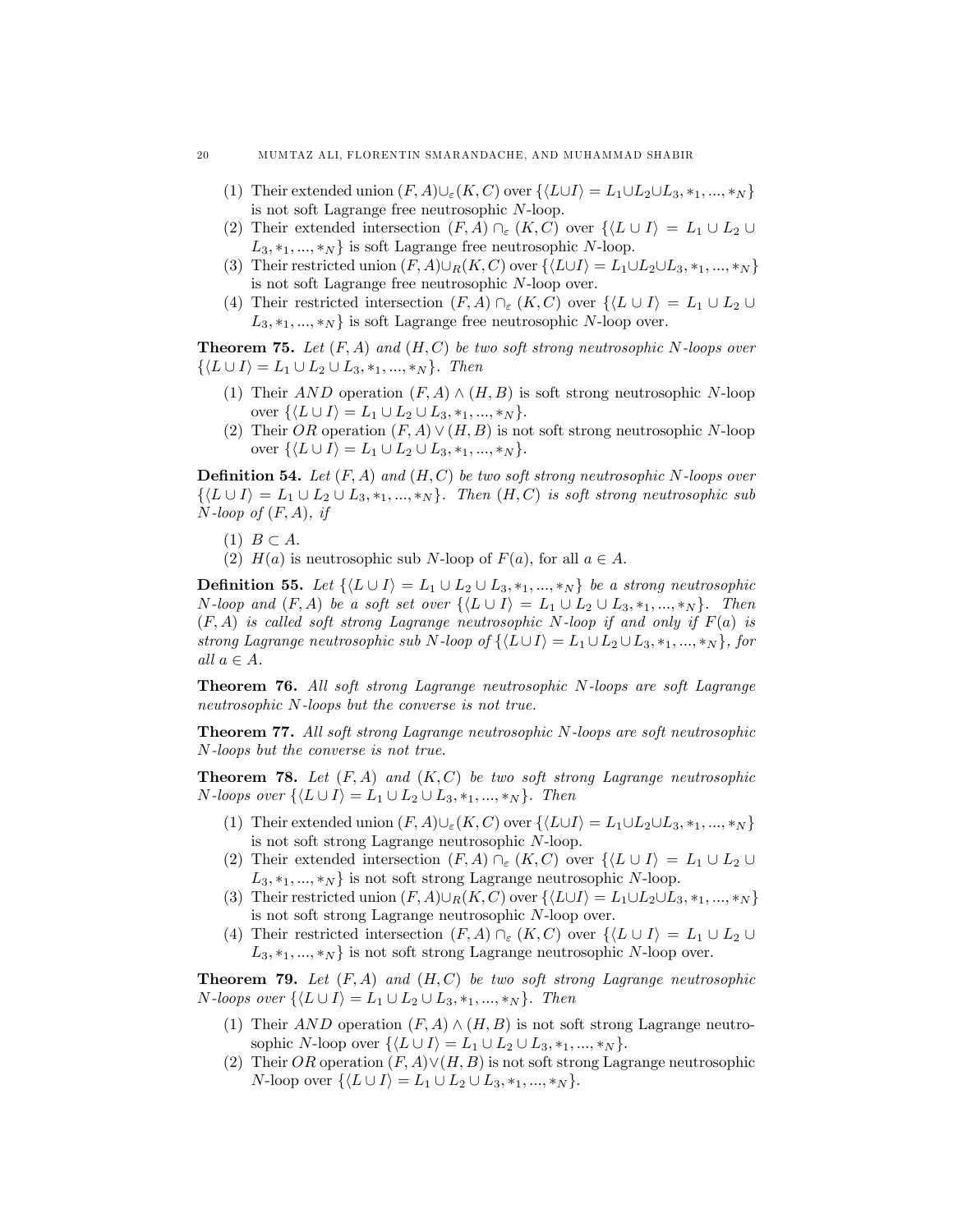**Definition 56.** Let  $\{ \langle L \cup I \rangle = L_1 \cup L_2 \cup L_3, *_1, ..., *_N \}$  be a strong neutrosophic N-loop and  $(F, A)$  be a soft set over  $\{\langle L \cup I \rangle = L_1 \cup L_2 \cup L_3, *,_1, ..., *_{N} \}$ . Then  $(F, A)$ is called soft strong weakly Lagrange neutrosophic N-loop if at east one  $F(a)$  is not strong Lagrange neutrosophic sub N-loop of  $\{L\cup I\} = L_1 \cup L_2 \cup L_3, *_1, ..., *_N\}$ , for some  $a \in A$ .

Theorem 80. All soft strong weakly Lagrange neutrosophic N-loops are soft weakly Lagrange neutrosophic N-loops but the converse is not true.

Theorem 81. All soft strong weakly Lagrange neutrosophic N-loops are soft neutrosophic N-loops but the converse is not true.

**Theorem 82.** Let  $(F, A)$  and  $(K, C)$  be two soft strong weakly Lagrange neutrosophic N-loops over  $\{L \cup I\} = L_1 \cup L_2 \cup L_3, *_1, ..., *_N\}$ . Then

- (1) Their extended union  $(F, A) \cup_{\varepsilon} (K, C)$  over  $\{ \langle L \cup I \rangle = L_1 \cup L_2 \cup L_3, *_1, ..., *_N \}$ is not soft strong weakly Lagrange neutrosophic N-loop.
- (2) Their extended intersection  $(F, A) \cap_{\varepsilon} (K, C)$  over  $\{ \langle L \cup I \rangle = L_1 \cup L_2 \cup$  $L_3, *_1, ..., *_N$  is not soft strong weakly Lagrange neutrosophic N-loop.
- (3) Their restricted union  $(F, A) \cup_R (K, C)$  over  $\{ \langle L \cup I \rangle = L_1 \cup L_2 \cup L_3, *_1, ..., *_N \}$ is not soft strong weakly Lagrange neutrosophic N-loop.
- (4) Their restricted intersection  $(F, A) \cap_{\varepsilon} (K, C)$  over  $\{ \langle L \cup I \rangle = L_1 \cup L_2 \cup$  $L_3, *_1, ..., *_N$  is not soft strong weakly Lagrange neutrosophic N-loop.

**Theorem 83.** Let  $(F, A)$  and  $(H, C)$  be two soft strong weakly Lagrange neutrosophic N-loops over  $\{\langle L \cup I \rangle = L_1 \cup L_2 \cup L_3, *_1, ..., *_N \}$ . Then

- (1) Their AND operation  $(F, A) \wedge (H, B)$  is not soft strong weakly Lagrange neutrosophic N-loop over  $\{ \langle L \cup I \rangle = L_1 \cup L_2 \cup L_3, *_1, ..., *_N \}.$
- (2) Their OR operation  $(F, A) \vee (H, B)$  is not soft strong weakly Lagrange neutrosophic N-loop over  $\{ \langle L \cup I \rangle = L_1 \cup L_2 \cup L_3, *_1, ..., *_N \}.$

**Definition 57.** Let  $\{ \langle L \cup I \rangle = L_1 \cup L_2 \cup L_3, *_1, ..., *_N \}$  be a strong neutrosophic N-loop and  $(F, A)$  be a soft set over  $\{L \cup I\} = L_1 \cup L_2 \cup L_3, *_1, ..., *_N\}$ . Then  $(F, A)$  is called soft strong Lagrange free neutrosophic N-loop if and only if  $F(a)$  is not strong Lagrange neutrosophic sub N-loop of  $\{ \langle L \cup I \rangle = L_1 \cup L_2 \cup L_3, *_1, ..., *_N \},\$ for all  $a \in A$ .

Theorem 84. All soft strong Lagrange free neutrosophic N-loops are soft Lagrange free neutrosophic N-loops but the converse is not true.

Theorem 85. All soft strong Lagrange free neutrosophic N-loops are soft neutrosophic N-loops but the converse is not true.

**Theorem 86.** Let  $(F, A)$  and  $(K, C)$  be two soft strong Lagrange free neutrosophic N-loops over  $\{\langle L \cup I \rangle = L_1 \cup L_2 \cup L_3, *_1, ..., *_N \}.$  Then

- (1) Their extended union  $(F, A) \cup_{\varepsilon} (K, C)$  over  $\{ \langle L \cup I \rangle = L_1 \cup L_2 \cup L_3, *_1, ..., *_N \}$ is not soft strong Lagrange free neutrosophic N-loop.
- (2) Their extended intersection  $(F, A) \cap_{\varepsilon} (K, C)$  over  $\{L \cup I\} = L_1 \cup L_2 \cup$  $L_3, *_1, ..., *_N$  is not soft strong Lagrange free neutrosophic N-loop.
- (3) Their restricted union  $(F, A) \cup_R (K, C)$  over  $\{ \langle L \cup I \rangle = L_1 \cup L_2 \cup L_3, *_1, ..., *_N \}$ is not soft strong Lagrange free neutrosophic N-loop.
- (4) Their restricted intersection  $(F, A) \cap_{\varepsilon} (K, C)$  over  $\{ \langle L \cup I \rangle = L_1 \cup L_2 \cup$  $L_3, *_1, ..., *_N$  is not soft strong Lagrange free neutrosophic N-loop.